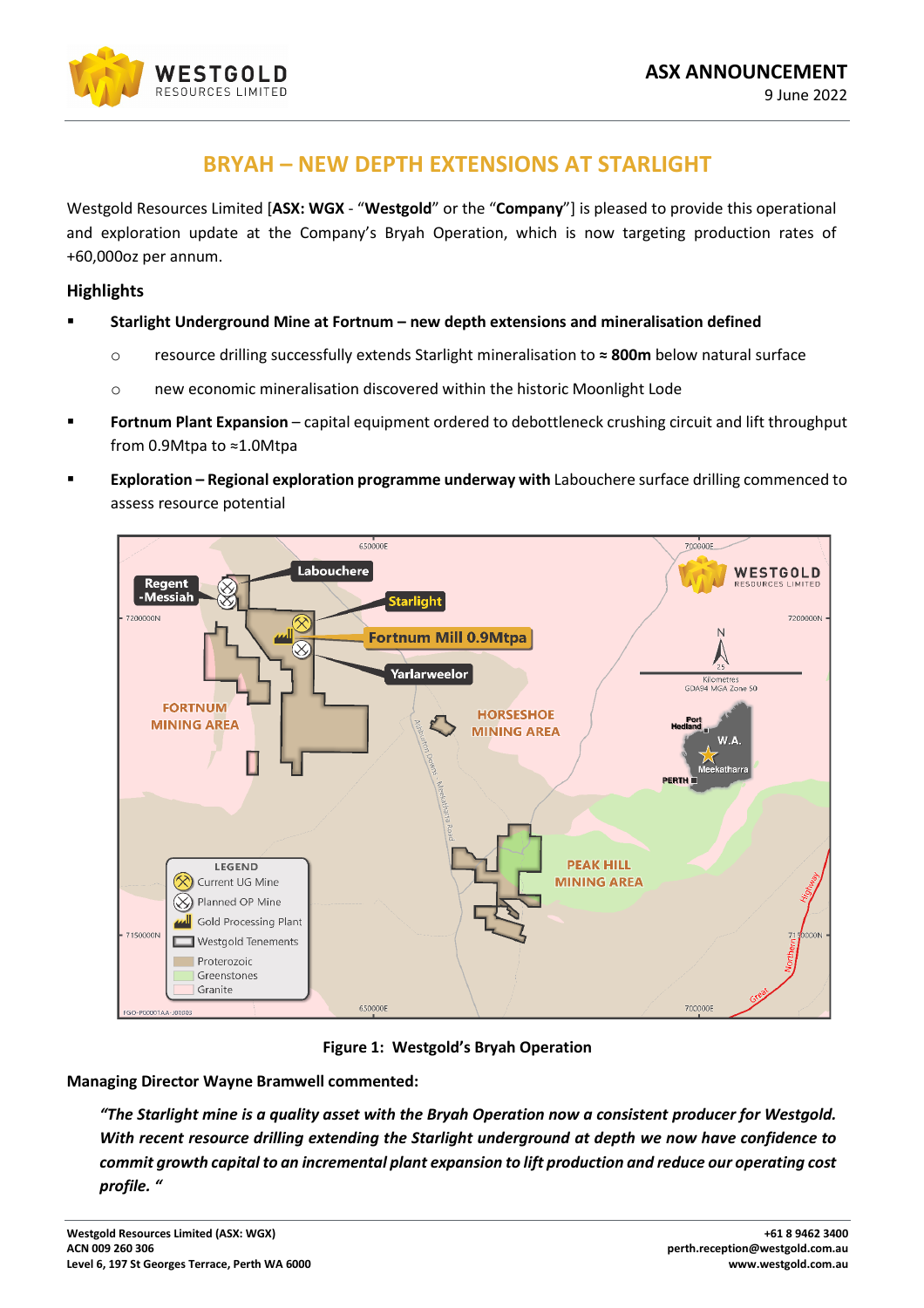

#### **The Starlight Underground Mine – Primary ore source for the Bryah Operation**

Westgold's Bryah Operation, located in the Bryah Basin of Western Australia is approximately 140km north of Meekatharra and encompass the 0.9Mtpa Fortnum processing plant, Fortnum, Horseshoe and Peak Hill mining areas **[Figure 1]**. The Starlight underground mine, part of the Fortnum mining area, is the predominant feed source [90% of all processed tonnes with the additional 10% of ore sourced from surface stockpiles] to Westgold's Fortnum processing hub.

Energy and consumable costs have impacted AISCs over the last 12 months, but the operation is now at steady state [**Figure 2**]. Westgold is focussed on driving its operating cost profile lower at Bryah and an incremental plant expansion towards 1Mtpa will assist in achieving this objective.



**Figure 2: Bryah FY22 Production and AISC profile**

#### **Westgold's Operational Strategy at Bryah**

In total ≈525,000 ounces of gold have been produced from Starlight at ≈3.1g/t Au to a total depth of 260m by previous open pit and shallow underground operators(+2,000 ounces per vertical metre). Since refurbishing the operation in 2017 Westgold has produced an additional ≈140,000oz from the Starlight underground mine with Starlight now at steady state and currently producing at rates of  $\approx$  60,000 oz per annum.

Starlight's success over the last 18 month has been driven by the strategy to establish multiple working areas to optimise production. Starlight is mined by sub-level open stoping methods and its low operating cost is a function of its shallow depth, limited ground support requirements, proximity to the Fortnum processing plant and high metallurgical recoveries.

The drivers of mineralisation within the mine and the broad outline of the Starlight lodes are well understood with short-range grade variability requiring intense grade control drilling prior to mining extraction. To address this Westgold has evolved a mine layout and development regime that enables exposure to the bulk of the ore system whilst maintaining independent production from multiples zones on any one level.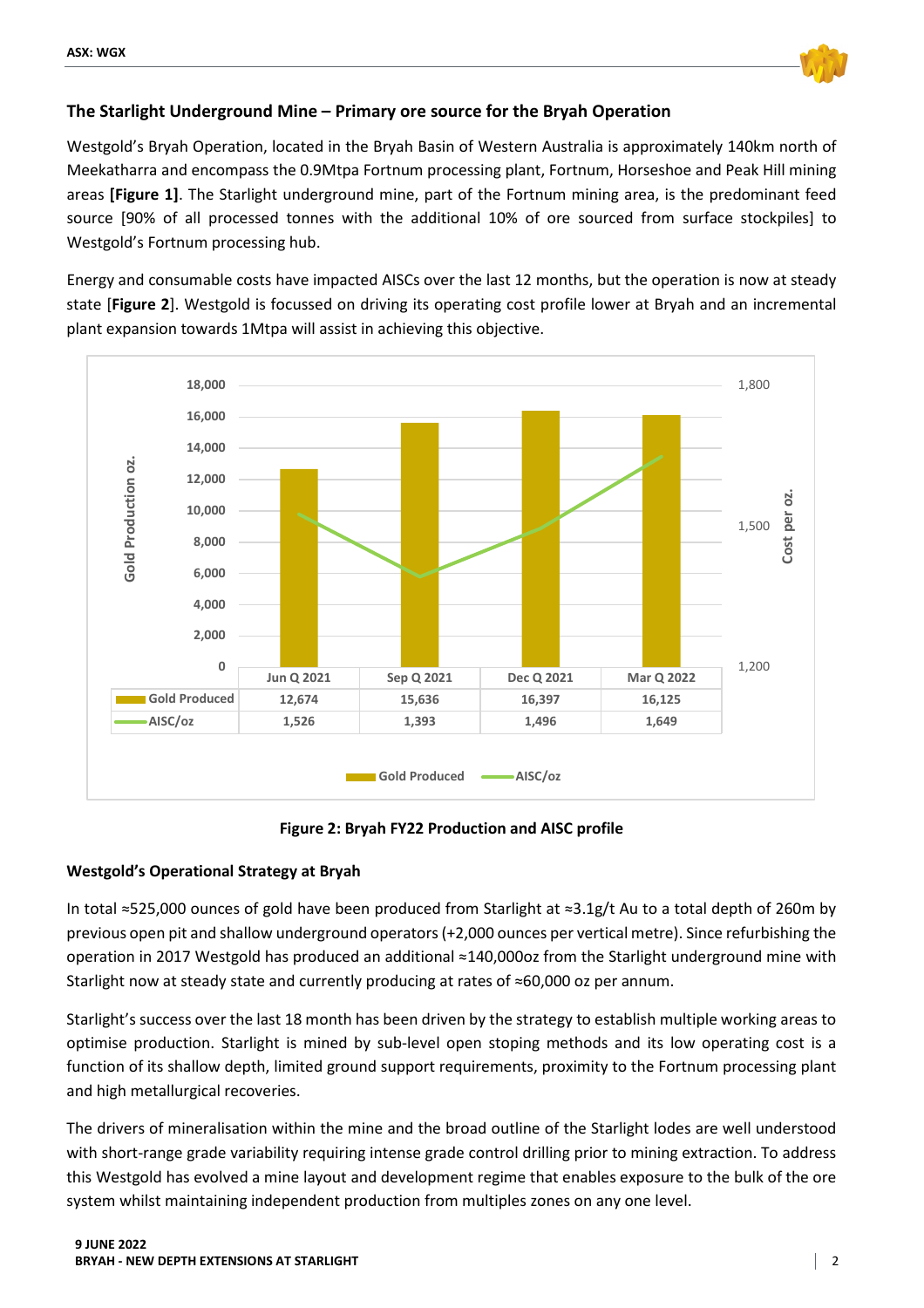

This approach enables the earliest possible definition of, and subsequently highly efficient production from the core southern zone of the Starlight lodes, whilst enabling more measured definition and exposure of the peripheral northern extents of the orebody. This strategy and a dedicated operating team consistently deliver an industry competitive cost profile for this mine.

### **Exploration Success at Starlight**

2021 was a significant year for Starlight. With numerous underground drill platforms finally available, Westgold undertook a large resource drilling campaign to define depth extensions to the Starlight lodes.

As expected for the Starlight orebody, a series of spectacular drill intersections have been returned, however what wasn't expected was the location of some of these intersections being hosted in footwall basalt outside of the traditional Starlight Sequence host. While drilling is yet to confirm the up-dip projection, it is interpreted that this mineralisation is the extension of the Moonlight lodes [**Figure 3**].



**Figure 3: Simplified resource model looking north showing only the Starlight, Trev's and Moonlight Deeps loads with recent resource definition drilling**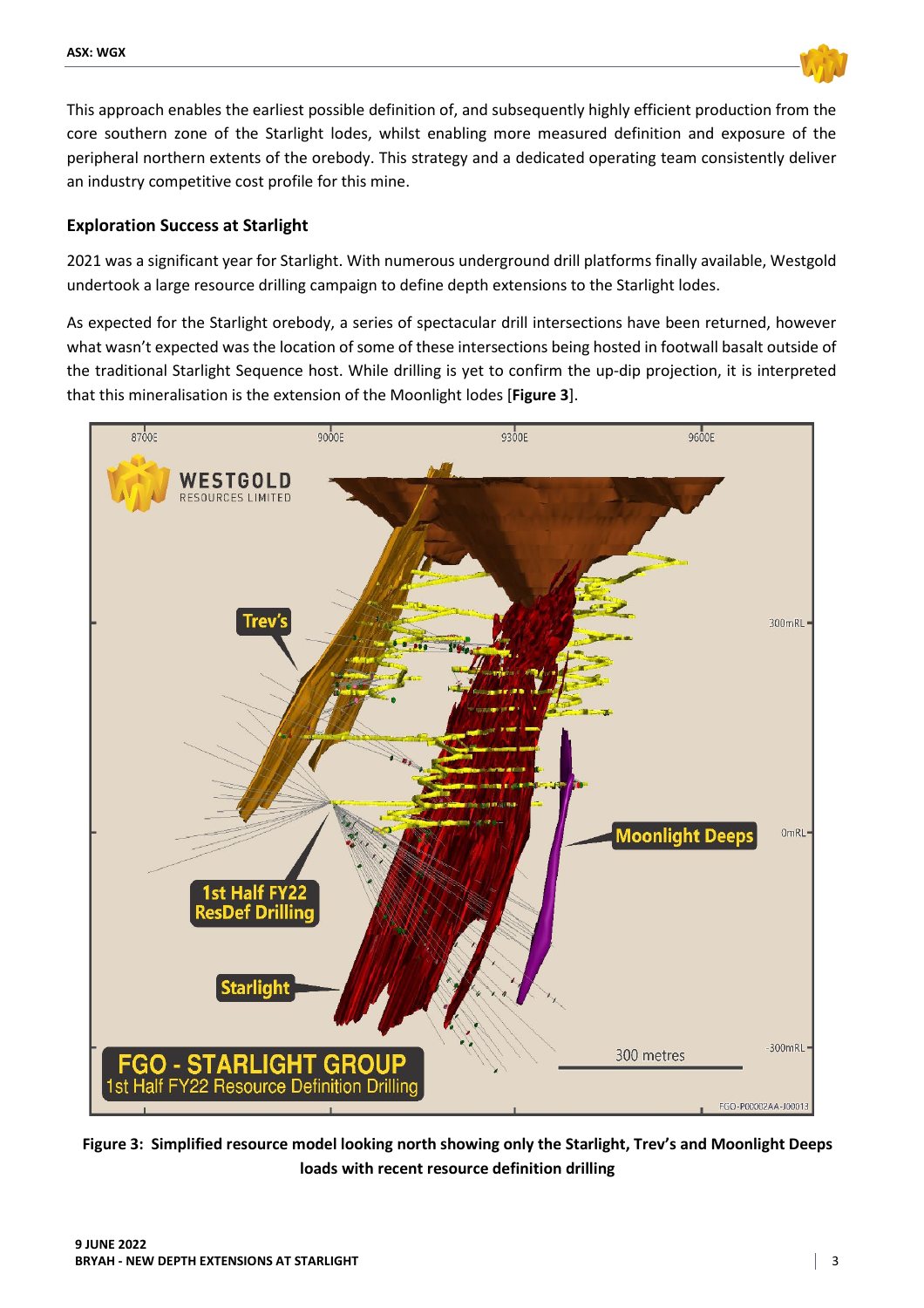

The presence of economic mineralisation in areas outside the of the mine sequence in zones which had previously been considered less prospective and as a result have not been subject to systematic exploration, has provided a large suite of targets adjacent to the existing Starlight mine workings. These targets are currently being worked through by Westgold's geological team with a view to generating independent production areas away from Starlight at depth.

Significant intersections from this resource drilling program released to the ASX during FY2022 are presented in **Table 1** (Refer ASX Westgold September Quarterly Report 27/10/22 and Westgold December Quarterly Report 21/01/22).

#### **Looking Forward**

#### **Fortnum Plant Expansion**

To expand production and project profitability, Westgold has committed to an incremental expansion at the 0.9Mtpa Fortnum processing hub. Debottlenecking the crushing circuit by replacing a small 3' pebble crusher with a new 5' pebble crusher will reduce the product size to the SAG mill and lift plant throughput rates by 3- 5% on a blend of hard ore and >5% with higher percentages of softer feed.

Total capital cost of this project including associated critical spares and secondary equipment upgrades is ≈ \$2M with major capital equipment orders placed.

#### **Labouchere**

The strategy at Bryah is to increase operational flexibility and investigate development of additional regional targets. The Labouchere resource [Figure 1 - 10km from the Fortnum mill] was previously mined as an open pit. Labouchere is the first regional target to be assessed with drilling results expected in Q1, FY23.

#### **ENDS**

### **THIS ANNOUNCEMENT IS AUTHORISED FOR RELEASE TO THE ASX BY THE DIRECTORS.**

| <b>Corporate and Investor Relations Enquiries</b> |                     |
|---------------------------------------------------|---------------------|
| Wayne Bramwell   Managing Director                | +61 8 9462 3400     |
| wayne.bramwell@westgold.com.au                    | www.westgold.com.au |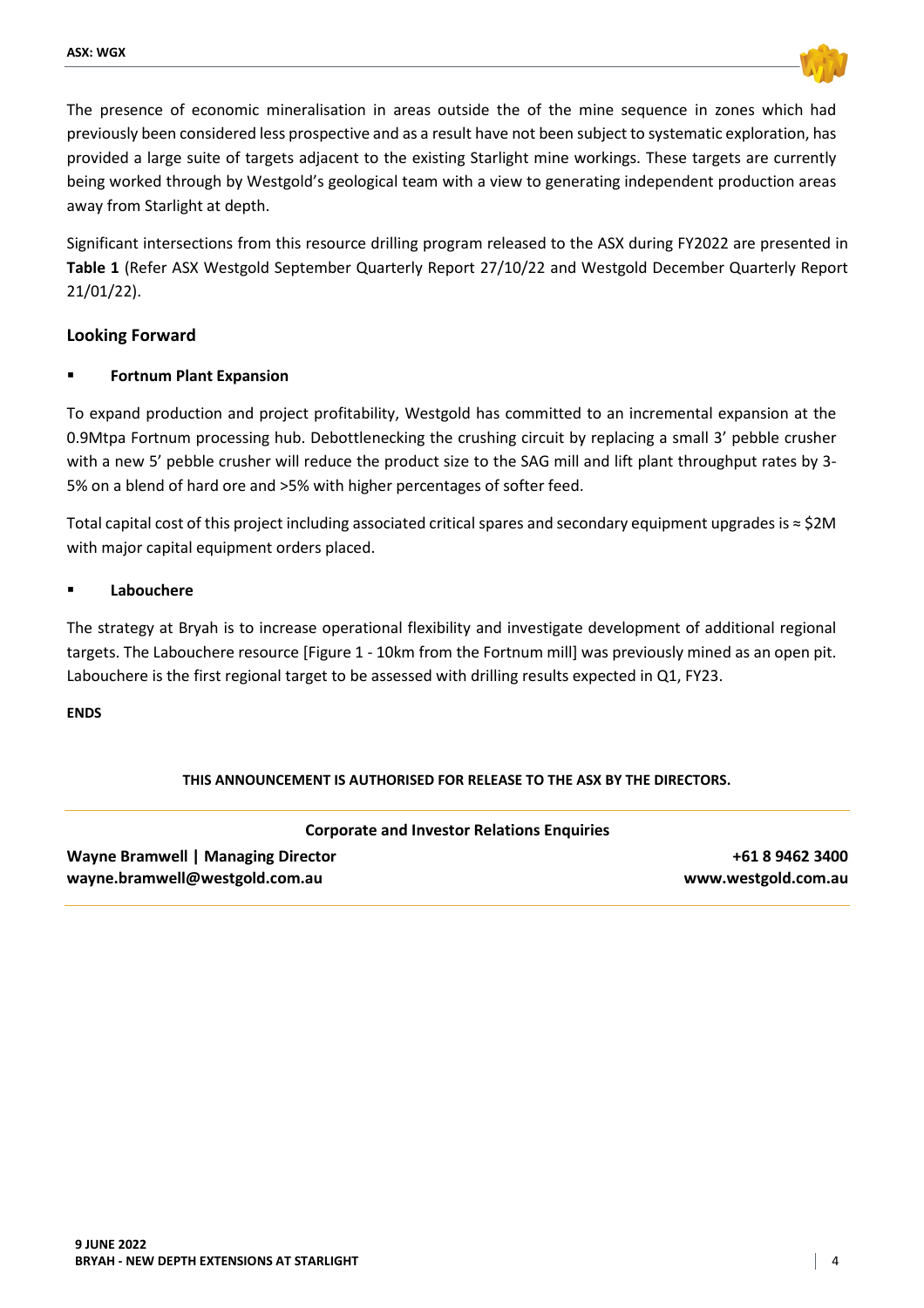

|  |  |  | Table 1: FY2022 Starlight Resource Drilling Results |  |  |
|--|--|--|-----------------------------------------------------|--|--|
|--|--|--|-----------------------------------------------------|--|--|

| Lode             | <b>Hole</b> | <b>Collar N</b> | <b>Collar E</b> | <b>Collar</b><br><b>RL</b> | <b>Intercept (Downhole)</b> | <b>From</b><br>(m) | <b>Dip</b> | Azi |
|------------------|-------------|-----------------|-----------------|----------------------------|-----------------------------|--------------------|------------|-----|
| <b>Starlight</b> | ST1044RD14  | 7,198,548       | 636,387         | 44                         | 7.0m at 5.97g/t Au          | 256                | $-55$      | 80  |
| <b>Starlight</b> |             |                 |                 |                            | 4.88m at 6.26g/t Au         | 279                |            |     |
| <b>Starlight</b> | ST0144RD20  | 7,198,548       | 636,387         | 44                         | 0.46m at 24.18g/t Au        | 221                | $-31$      | 75  |
| <b>Starlight</b> |             |                 |                 |                            | 10.98m at 4.62g/t Au        | 225                |            |     |
| <b>Starlight</b> | ST1044RD21  | 7,198,549       | 636,387         | 44                         | 3.5m at 7.41g/t Au          | 245                | $-31$      | 64  |
| <b>Starlight</b> | ST1044RD23  | 7,198,549       | 636,387         | 44                         | 4.33m at 1.47g/t Au         | 245                | $-30$      | 53  |
| <b>Starlight</b> |             |                 |                 |                            | 2.24m at 12.13g/t Au        | 280                |            |     |
| <b>Starlight</b> | ST1076RD03  | 7,198,675       | 636,540         | 78                         | 2.0m at 54.02g/t Au         | 175                | $-45$      | 56  |
| Moonlight        | ST1090RD03  | 7,198,576       | 636,727         | 91                         | 3.0m at 3.11g/t Au          | 40                 | $-22$      | 99  |
| <b>Starlight</b> | ST1030RD01  | 7,198,661       | 636,495         | 29                         | 1.0 $m$ at 11g/t Au         | 80                 | $-41$      | 75  |
| <b>Starlight</b> |             |                 |                 |                            | 3.15m at 4.04g/t Au         | 108                |            |     |
| <b>Starlight</b> |             |                 |                 |                            | 1.0m at 34.89g/t Au         | 143                |            |     |
| <b>Starlight</b> | ST1030RD02  | 7,198,661       | 636,495         | 29                         | 1.56m at 5.62g/t Au         | 73                 | $-32$      | 86  |
| <b>Starlight</b> |             |                 |                 |                            | 1.0m at 20.90g/t Au         | 82                 |            |     |
| <b>Starlight</b> |             |                 |                 |                            | 2.0m at 4.82g/t Au          | 116                |            |     |
| <b>Starlight</b> | ST1030RD03  | 7,198,662       | 636,494         | 29                         | 4.66m at 2.83g/t Au         | 100                | -40        | 53  |
| <b>Starlight</b> | ST1030RD04  | 7,198,662       | 636,494         | 29                         | 2.41m at 6.92g/t Au         | 100                | $-27$      | 64  |
| <b>Starlight</b> |             |                 |                 |                            | 1.18m at 14.28g/t Au        | 143                |            |     |
| <b>Starlight</b> | ST1030RD05  | 7,198,662       | 636,494         | 29                         | 2.44m at 2.68g/t Au         | 66                 | $-27$      | 49  |
| <b>Starlight</b> |             |                 |                 |                            | 1.35m at 31.39g/t Au        | 131                |            |     |
| <b>Starlight</b> | ST1030RD06  | 7,198,661       | 636,494         | 29                         | 3.20m at 8.15g/t Au         | 136                | $-30$      | 28  |
| <b>Starlight</b> |             |                 |                 |                            | 2.0m at 4.18g/t Au          | 148                |            |     |
| <b>Starlight</b> | ST1044RD05  | 7,198,520       | 636,387         | 44                         | 1.42m at 8.92g/t Au         | 313                | $-29$      | 88  |
| <b>Starlight</b> | ST1044RD16  | 7,198,547       | 636,387         | 44                         | 4.45m at 31.71g/t Au        | 253                | $-45$      | 69  |
| <b>Starlight</b> |             |                 |                 |                            | 4.89m at 7.34g/t Au         | 258                |            |     |
| <b>Starlight</b> |             |                 |                 |                            | 3.53.m at 7.48g/t Au        | 337                |            |     |
| <b>Starlight</b> | ST1044RD17  | 7,198,550       | 636,387         | 45                         | 3.27m at 3.75g/t Au         | 256                | $-45$      | 57  |
| <b>Starlight</b> | ST1044RD19  | 7,198,550       | 636,387         | 45                         | 6.89m at 3.42g/t Au         | 315                | $-55$      | 56  |
| <b>Starlight</b> | ST1044RD24  | 7,198,550       | 636,387         | 45                         | 4.85m at 3.59g/t Au         | 249                | $-28$      | 43  |
| <b>Starlight</b> | ST1044RD28  | 7,198,553       | 636,387         | 44                         | 6.0m at 5.58g/t Au          | 232                | $-51$      | 35  |
| Moonlight        | ST1065RD02  | 7,198,578       | 636,723         | 68                         | 6.34m at 2.94g/t Au         | 42                 | $-36$      | 72  |
| <b>Starlight</b> | ST1065RD03  | 7,198,576       | 636,723         | 68                         | 1.10m at 8.36g/t Au         | 42                 | $-30$      | 135 |
| <b>Starlight</b> | ST1090RD02  | 7,198,574       | 636,727         | 91                         | 2.0m at 7.94g/t Au          | $\overline{7}$     | $-17$      | 136 |
| Moonlight        |             |                 |                 |                            | 4.0m at 4.62g/t Au          | 69                 |            |     |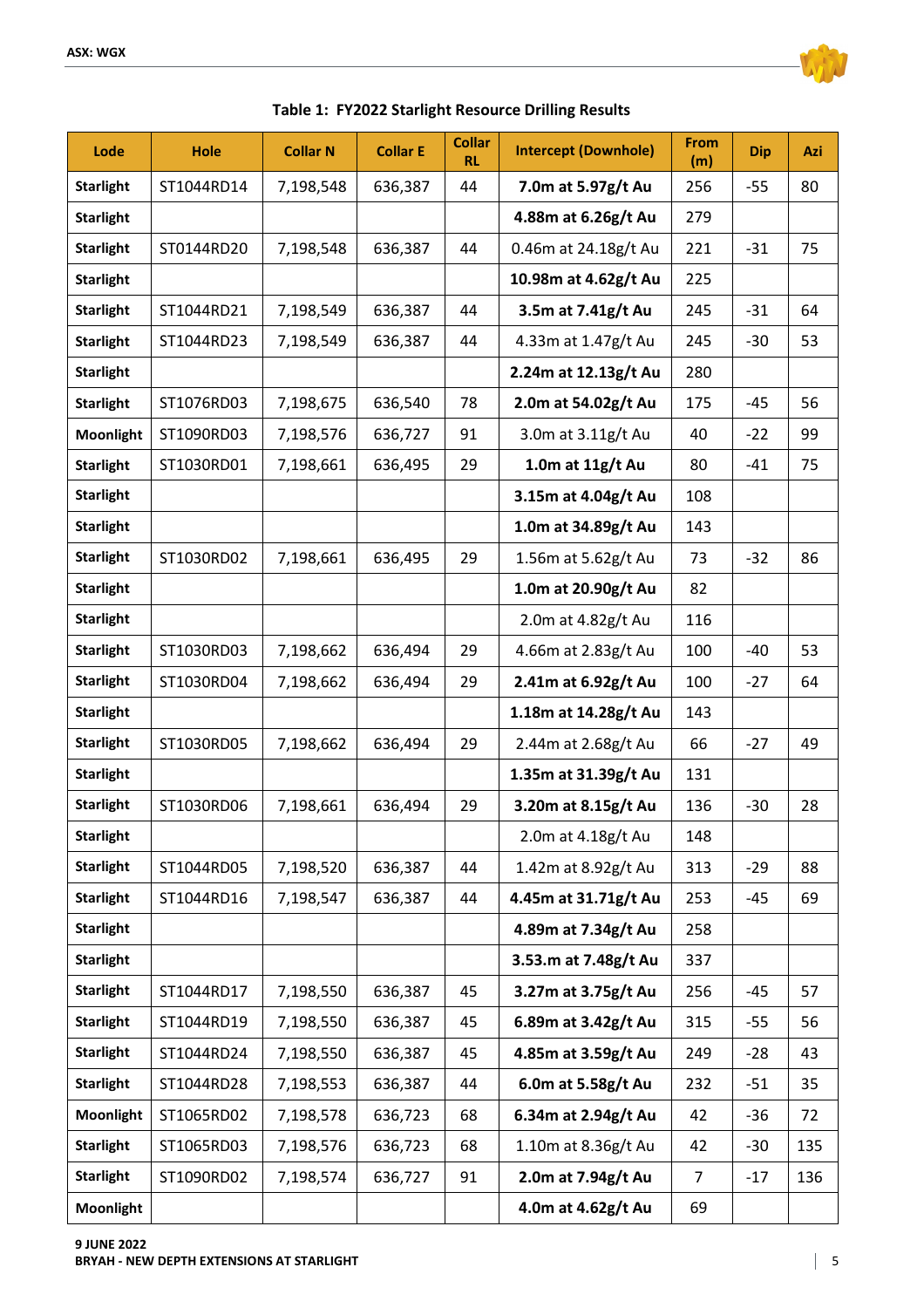

#### **COMPLIANCE STATEMENTS**

#### **Exploration Targets, Exploration Results and Mineral Resources**

The information in this report that relates to Exploration Targets, Exploration Results and Mineral Resources is compiled by Westgold technical employees and contractors under the supervision of Mr. Jake Russell B.Sc. (Hons), who is a member of the Australian Institute of Geoscientists. Mr Russell is a full-time employee to the company and has sufficient experience which is relevant to the styles of mineralisation and types of deposit under consideration and to the activities which he is undertaking to qualify as a Competent Person as defined in the 2012 Edition of the Australasian Code for Reporting of Exploration Results, Mineral Resources and Ore Reserves. Mr Russell consents to the inclusion in this report of the matters based on his information in the form and context in which it appears. Mr Russell is eligible to participate in short- and longterm incentive plans of the company.

#### **Forward Looking Statements**

These materials prepared by Westgold Resources Limited (or "the Company") include forward looking statements. Often, but not always, forward looking statements can generally be identified by the use of forward looking words such as "may", "will", "expect", "intend", "plan", "estimate", "anticipate", "continue", and "guidance", or other similar words and may include, without limitation, statements regarding plans, strategies and objectives of management, anticipated production or construction commencement dates and expected costs or production outputs.

Forward looking statements inherently involve known and unknown risks, uncertainties and other factors that may cause the Company's actual results, performance and achievements to differ materially from any future results, performance or achievements. Relevant factors may include, but are not limited to, changes in commodity prices, foreign exchange fluctuations and general economic conditions, increased costs and demand for production inputs, the speculative nature of exploration and project development, including the risks of obtaining necessary licenses and permits and diminishing quantities or grades of reserves, political and social risks, changes to the regulatory framework within which the Company operates or may in the future operate, environmental conditions including extreme weather conditions, recruitment and retention of personnel, industrial relations issues and litigation.

Forward looking statements are based on the Company and its management's good faith assumptions relating to the financial, market, regulatory and other relevant environments that will exist and affect the Company's business and operations in the future. The Company does not give any assurance that the assumptions on which forward looking statements are based will prove to be correct, or that the Company's business or operations will not be affected in any material manner by these or other factors not foreseen or foreseeable by the Company or management or beyond the Company's control.

Although the Company attempts and has attempted to identify factors that would cause actual actions, events or results to differ materially from those disclosed in forward looking statements, there may be other factors that could cause actual results, performance, achievements or events not to be as anticipated, estimated or intended, and many events are beyond the reasonable control of the Company.

Accordingly, readers are cautioned not to place undue reliance on forward looking statements. Forward looking statements in these materials speak only at the date of issue. Subject to any continuing obligations under applicable law or any relevant stock exchange listing rules, in providing this information the Company does not undertake any obligation to publicly update or revise any of the forward-looking statements or to advise of any change in events, conditions or circumstances.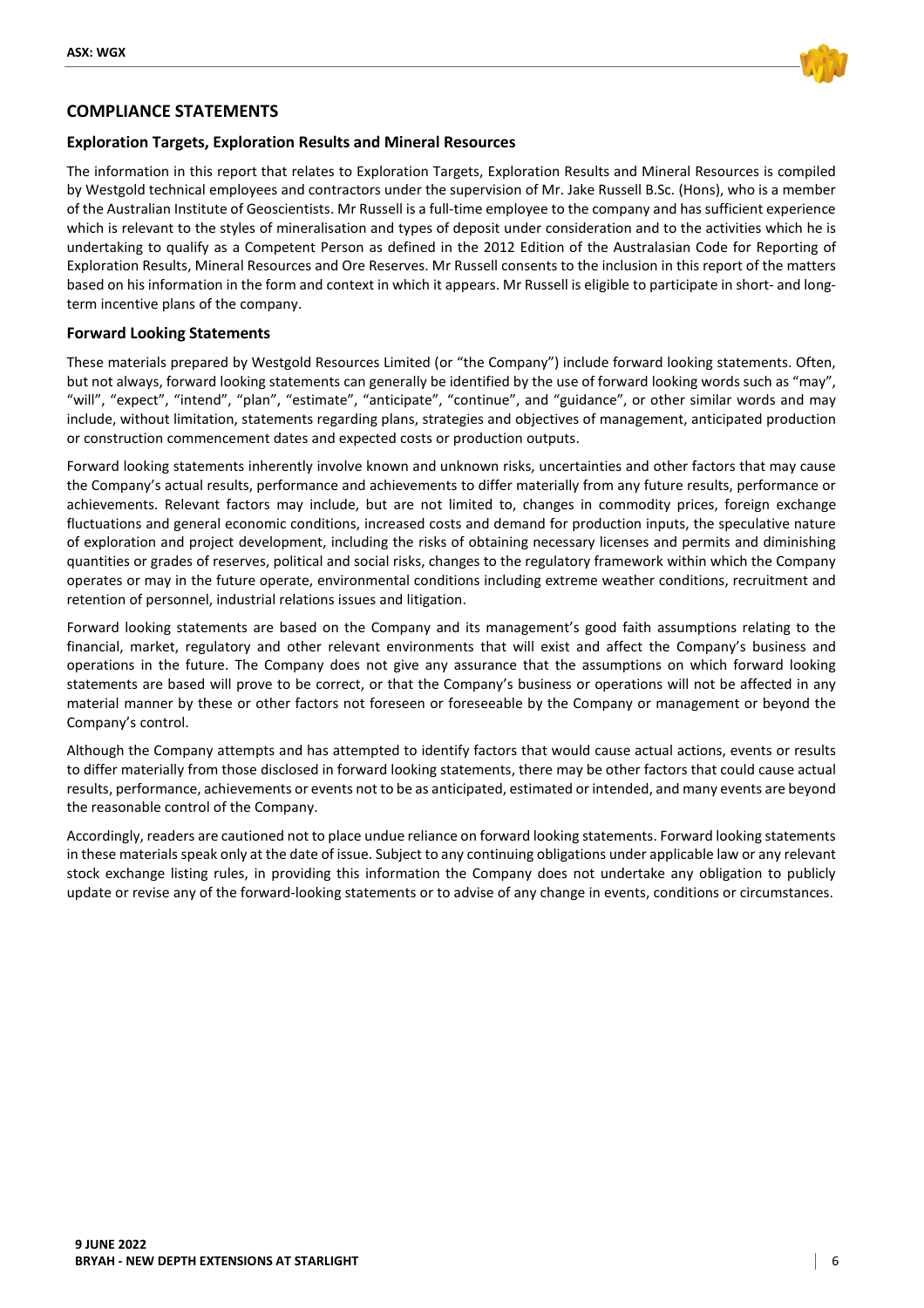

# **JORC 2012 TABLE 1 – GOLD DIVISION SECTION 1: SAMPLING TECHNIQUES AND DATA**

(Criteria in this section apply to all succeeding sections.)

| <b>Criteria</b>            | <b>JORC Code Explanation</b>                                                                                                                                                                                                                                                                                                                                                                                                                                                                                                                                                                                                                                                                                                                                                            | <b>Commentary</b>                                                                                                                                                                                                                                                                                                                                                                                                                                                                                                                                                                                                                                                                              |
|----------------------------|-----------------------------------------------------------------------------------------------------------------------------------------------------------------------------------------------------------------------------------------------------------------------------------------------------------------------------------------------------------------------------------------------------------------------------------------------------------------------------------------------------------------------------------------------------------------------------------------------------------------------------------------------------------------------------------------------------------------------------------------------------------------------------------------|------------------------------------------------------------------------------------------------------------------------------------------------------------------------------------------------------------------------------------------------------------------------------------------------------------------------------------------------------------------------------------------------------------------------------------------------------------------------------------------------------------------------------------------------------------------------------------------------------------------------------------------------------------------------------------------------|
| <b>Sampling techniques</b> | Nature and quality of sampling (e.g. cut channels, random chips, or specific specialised industry<br>standard measurement tools appropriate to the minerals under investigation, such as down<br>hole gamma sondes, or handheld XRF instruments, etc.). These examples should not be taken<br>as limiting the broad meaning of sampling.<br>Include reference to measures taken to ensure sample representivity and the appropriate<br>calibration of any measurement tools or systems used.<br>Aspects of the determination of mineralisation that are Material to the Public Report.<br>In cases where 'industry standard' work has been done this would be relatively simple (e.g.<br>'reverse circulation drilling was used to obtain 1 m samples from which 3 kg was pulverised to | <b>Diamond Drilling</b><br>A significant portion of the data used in resource calculations has been gathered from diamond<br>core. Multiple sizes have been used historically. This core is geologically logged and subsequently<br>halved for sampling. Grade control holes may be whole-cored to streamline the core handling<br>process if required.<br><b>Face Sampling</b><br>At each of the major past and current underground producers, each development face / round is<br>horizontally chip sampled. The sampling intervals are domained by geological constraints (e.g. rock<br>type, veining and alteration / sulphidation etc.). The majority of exposures within the orebody are |
| <b>Drilling techniques</b> | produce a 30 g charge for fire assay'). In other cases more explanation may be required, such<br>as where there is coarse gold that has inherent sampling problems. Unusual commodities or<br>mineralisation types (e.g. submarine nodules) may warrant disclosure of detailed information.<br>Drill type (e.g. core, reverse circulation, open-hole hammer, rotary air blast, auger, Bangka,<br>sonic, etc.) and details (e.g. core diameter, triple or standard tube, depth of diamond tails,<br>face-sampling bit or other type, whether core is oriented and if so, by what method, etc.).                                                                                                                                                                                          | sampled.<br><b>Sludge Drilling</b><br>Sludge drilling at is performed with an underground production drill rig. It is an open hole drilling<br>method using water as the flushing medium, with a 64mm (nominal) hole diameter. Sample intervals<br>are ostensibly the length of the drill steel. Holes are drilled at sufficient angles to allow flushing of<br>the hole with water following each interval to prevent contamination. Sludge drilling is not used to<br>inform resource models.                                                                                                                                                                                                |
|                            | Method of recording and assessing core and chip sample recoveries and results assessed.<br>Measures taken to maximise sample recovery and ensure representative nature of the<br>samples.                                                                                                                                                                                                                                                                                                                                                                                                                                                                                                                                                                                               | <b>RC Drilling</b><br>Drill cuttings are extracted from the RC return via cyclone. The underflow from each interval is<br>transferred via bucket to a four-tiered riffle splitter, delivering approximately three kilograms of the                                                                                                                                                                                                                                                                                                                                                                                                                                                             |
| Drill sample recovery      | Whether a relationship exists between sample recovery and grade and whether sample bias may<br>have occurred due to preferential loss/gain of fine/coarse material.                                                                                                                                                                                                                                                                                                                                                                                                                                                                                                                                                                                                                     | recovered material into calico bags for analysis. The residual material is retained on the ground<br>near the hole. Composite samples are obtained from the residue material for initial analysis, with<br>the split samples remaining with the individual residual piles until required for re-split analysis or<br>eventual disposal.                                                                                                                                                                                                                                                                                                                                                        |
|                            |                                                                                                                                                                                                                                                                                                                                                                                                                                                                                                                                                                                                                                                                                                                                                                                         | <b>RAB / Aircore Drilling</b><br>Combined scoops from bucket dumps from cyclone for composite. Split samples taken from<br>individual bucket dumps via scoop. RAB holes are not included in the resource estimate.<br><b>Blast Hole Drilling</b>                                                                                                                                                                                                                                                                                                                                                                                                                                               |
|                            |                                                                                                                                                                                                                                                                                                                                                                                                                                                                                                                                                                                                                                                                                                                                                                                         | Cuttings sampled via splitter tray per individual drill rod. Blast holes not included in the resource<br>estimate.                                                                                                                                                                                                                                                                                                                                                                                                                                                                                                                                                                             |
|                            |                                                                                                                                                                                                                                                                                                                                                                                                                                                                                                                                                                                                                                                                                                                                                                                         | All geology input is logged and validated by the relevant area geologists, incorporated into this is<br>assessment of sample recovery. No defined relationship exists between sample recovery and grade.<br>Nor has sample bias due to preferential loss or gain of fine or coarse material been noted.                                                                                                                                                                                                                                                                                                                                                                                        |
| Logging                    | Whether core and chip samples have been geologically and geotechnically logged to a level of<br>detail to support appropriate Mineral Resource estimation, mining studies and metallurgical<br>studies.<br>Whether logging is qualitative or quantitative in nature. Core (or costean, channel, etc.)                                                                                                                                                                                                                                                                                                                                                                                                                                                                                   | Westgold surface drill-holes are all orientated and have been logged in detail for geology, veining,<br>alteration, mineralisation and orientated structure. Westgold underground drill-holes are<br>logged in detail for geology, veining, alteration, mineralisation and structure. Core has been<br>logged in enough detail to allow for the relevant mineral resource estimation techniques to be                                                                                                                                                                                                                                                                                          |
|                            | photography.<br>The total length and percentage of the relevant intersections logged                                                                                                                                                                                                                                                                                                                                                                                                                                                                                                                                                                                                                                                                                                    | employed.<br>Surface core is photographed both wet and dry and underground core is photographed wet.<br>All photos are stored on the Company's servers, with the photographs from each hole<br>contained within separate folders.                                                                                                                                                                                                                                                                                                                                                                                                                                                              |
|                            |                                                                                                                                                                                                                                                                                                                                                                                                                                                                                                                                                                                                                                                                                                                                                                                         | Development faces are mapped geologically.                                                                                                                                                                                                                                                                                                                                                                                                                                                                                                                                                                                                                                                     |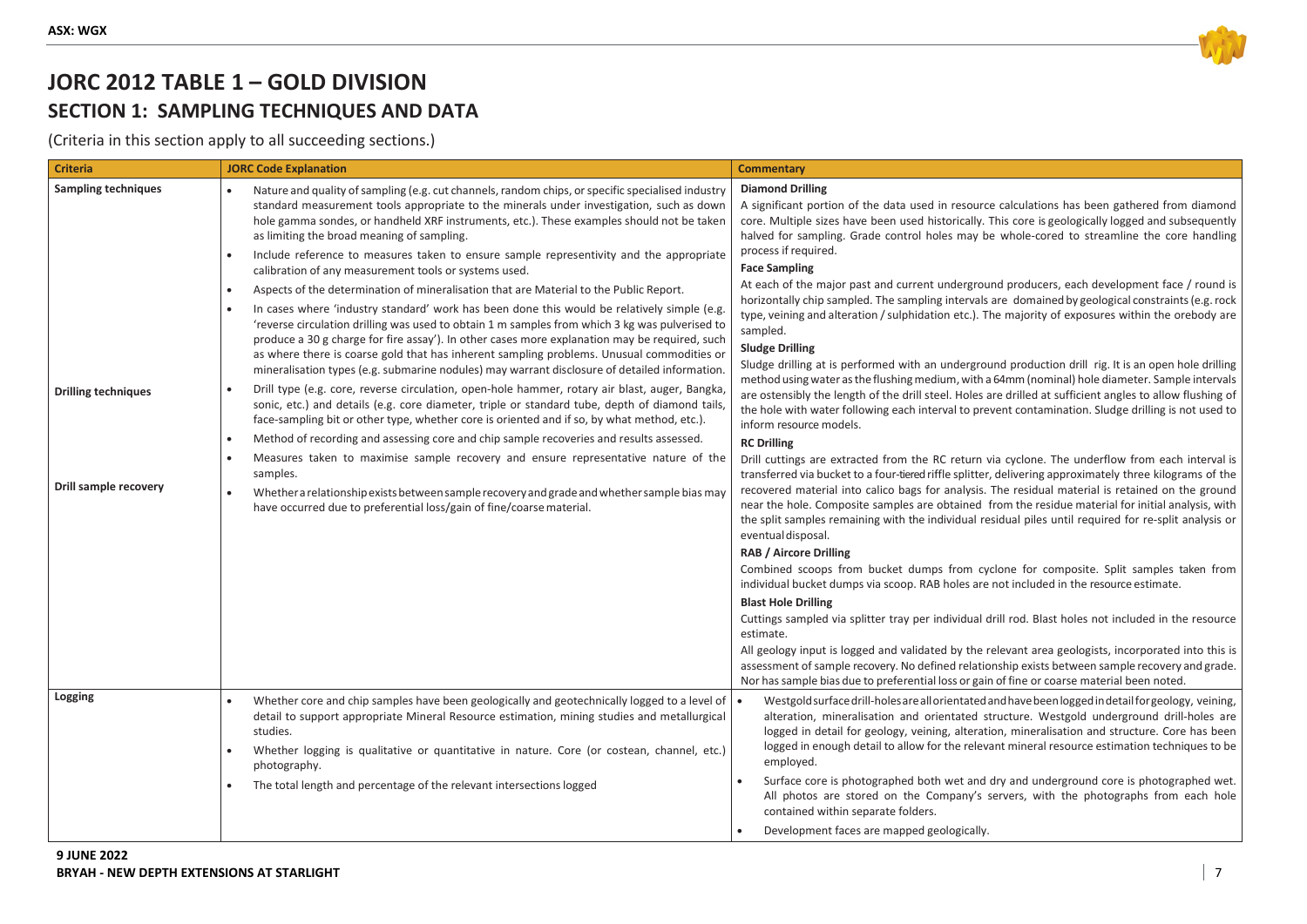

| <b>Criteria</b>                          | <b>JORC Code Explanation</b>                                                                                                                                                              | <b>Commentary</b>                                                                                                                                                                                                                                                     |
|------------------------------------------|-------------------------------------------------------------------------------------------------------------------------------------------------------------------------------------------|-----------------------------------------------------------------------------------------------------------------------------------------------------------------------------------------------------------------------------------------------------------------------|
|                                          |                                                                                                                                                                                           | RC, RAB and Aircore chips are geologically logged.                                                                                                                                                                                                                    |
|                                          |                                                                                                                                                                                           | Sludge drilling is logged for lithology, mineralisation and vein percentage.                                                                                                                                                                                          |
|                                          |                                                                                                                                                                                           | Logging is quantitative in nature.                                                                                                                                                                                                                                    |
|                                          |                                                                                                                                                                                           | All holes are logged completely, all faces are mapped completely.                                                                                                                                                                                                     |
| <b>Sub-sampling techniques</b>           | If core, whether cut or sawn and whether quarter, half or all core taken.                                                                                                                 | Blast holes -Sampled via splitter tray per individual drill rods.                                                                                                                                                                                                     |
| and sample preparation                   | If non-core, whether riffled, tube sampled, rotary split, etc. and whether sampled wet or dry.                                                                                            | RAB / AC chips - Combined scoops from bucket dumps from cyclone for composite. Split                                                                                                                                                                                  |
|                                          | For all sample types, the nature, quality and appropriateness of the sample preparation                                                                                                   | samples taken from individual bucket dumps via scoop.                                                                                                                                                                                                                 |
|                                          | technique.                                                                                                                                                                                | RC - Three tier riffle splitter (approximately 5kg sample). Samples generally dry.                                                                                                                                                                                    |
|                                          | Quality control procedures adopted for all sub-sampling stages to maximise representivity of<br>samples.                                                                                  | Face Chips - Nominally chipped horizontally across the face from left to right, sub-set via<br>geological features as appropriate.                                                                                                                                    |
|                                          | Measures taken to ensure that the sampling is representative of the in-situ material collected, $\cdot$<br>including for instance results for field duplicate/second-half sampling.       | Diamond Drilling - Half-core niche samples, sub-set via geological features as appropriate.<br>Grade control holes may be whole-cored to streamline the core handling process if required.                                                                            |
|                                          | Whether sample sizes are appropriate to the grain size of the material being sampled.                                                                                                     | Chips / core chips undergo total preparation.                                                                                                                                                                                                                         |
|                                          |                                                                                                                                                                                           | Samples undergo fine pulverisation of the entire sample by an LM5 type mill to achieve a $75\mu$<br>product prior to splitting.                                                                                                                                       |
|                                          |                                                                                                                                                                                           | QA/QC is currently ensured during the sub-sampling stages process via the use of the systems<br>of an independent NATA / ISO accredited laboratory contractor. A significant portion of the<br>historical informing data has been processed by in-house laboratories. |
|                                          |                                                                                                                                                                                           | The sample size is considered appropriate for the grain size of the material being sampled.                                                                                                                                                                           |
|                                          |                                                                                                                                                                                           | The un-sampled half of diamond core is retained for check sampling if required. For RC chips<br>regular field duplicates are collected and analysed for significant variance to primary results.                                                                      |
| Quality of assay data and                | The nature, quality and appropriateness of the assaying and laboratory procedures used and                                                                                                | Recent drilling was analysed by fire assay as outlined below;                                                                                                                                                                                                         |
| laboratory tests                         | whether the technique is considered partial or total.                                                                                                                                     | A 40g sample undergoes fire assay lead collection followed by flame atomic adsorption                                                                                                                                                                                 |
|                                          | For geophysical tools, spectrometers, handheld XRF instruments, etc., the parameters used in<br>determining the analysis including instrument make and model, reading times, calibrations | spectrometry.<br>The laboratory includes a minimum of 1 project standard with every 22 samples                                                                                                                                                                        |
|                                          | factors applied and their derivation, etc.                                                                                                                                                | ۰<br>analysed.                                                                                                                                                                                                                                                        |
|                                          | Nature of quality control procedures adopted (e.g. standards, blanks, duplicates, external                                                                                                | Quality control is ensured via the use of standards, blanks and duplicates.<br>٠                                                                                                                                                                                      |
|                                          | laboratory checks) and whether acceptable levels of accuracy (i.e. lack of bias) and precision                                                                                            | No significant QA/QC issues have arisen in recent drilling results.                                                                                                                                                                                                   |
|                                          | have been established.                                                                                                                                                                    | Historical drilling has used a combination of Fire Assay, Aqua Regia and PAL analysis.                                                                                                                                                                                |
|                                          |                                                                                                                                                                                           | These assay methodologies are appropriate for the resources in question.                                                                                                                                                                                              |
| Verification of sampling and<br>assaying | The verification of significant intersections by either independent or alternative company                                                                                                | No independent or alternative verifications are available.                                                                                                                                                                                                            |
|                                          | personnel.                                                                                                                                                                                | Virtual twinned holes have been drilled in several instances across all sites with no significant                                                                                                                                                                     |
|                                          | The use of twinned holes.                                                                                                                                                                 | issues highlighted. Drillhole data is also routinely confirmed by development assay data in the<br>operating environment.                                                                                                                                             |
|                                          | Documentation of primary data, data entry procedures, data verification, data storage<br>(physical and electronic) protocols.                                                             | Primary data is collected utilising LogChief. The information is imported into a SQL database                                                                                                                                                                         |
|                                          | Discuss any adjustment to assay data.                                                                                                                                                     | server and verified.                                                                                                                                                                                                                                                  |
|                                          |                                                                                                                                                                                           | All data used in the calculation of resources and reserves are compiled in databases<br>(underground and open pit) which are overseen and validated by senior geologists.                                                                                             |
|                                          |                                                                                                                                                                                           | No adjustments have been made to any assay data.<br>$\bullet$                                                                                                                                                                                                         |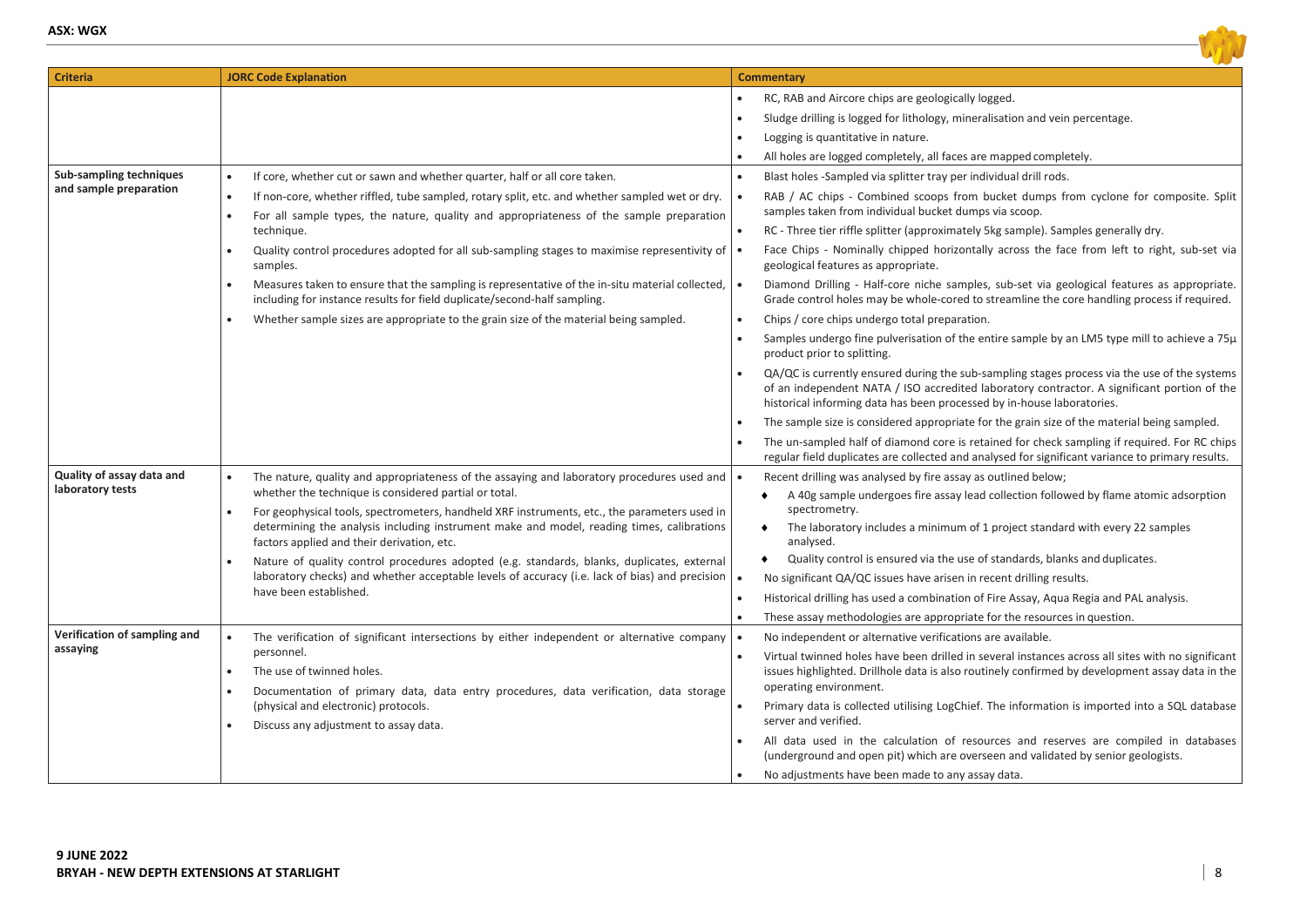

| <b>Criteria</b>                                               | <b>JORC Code Explanation</b>                                                                                                                                                                                                                                                                                                                                                                                          | <b>Commentary</b>                                                                                                                                                                                                                                                                                                                                                                                                                                                                                                               |
|---------------------------------------------------------------|-----------------------------------------------------------------------------------------------------------------------------------------------------------------------------------------------------------------------------------------------------------------------------------------------------------------------------------------------------------------------------------------------------------------------|---------------------------------------------------------------------------------------------------------------------------------------------------------------------------------------------------------------------------------------------------------------------------------------------------------------------------------------------------------------------------------------------------------------------------------------------------------------------------------------------------------------------------------|
| Location of data points                                       | Accuracy and quality of surveys used to locate drill holes (collar and down-hole surveys),<br>trenches, mine workings and other locations used in Mineral Resource estimation.<br>Specification of the grid system used.<br>$\bullet$<br>Quality and adequacy of topographic control.<br>$\bullet$                                                                                                                    | All data is spatially oriented by survey controls via direct pickups by the survey department.<br>Drillholes are all surveyed downhole, deeper holes with a Gyro tool if required, the majority<br>with single / multishot cameras.<br>All drilling and resource estimation is preferentially undertaken in local mine grid at the various<br>sites.<br>Topographic control is generated from a combination of remote sensing methods and ground-<br>based surveys. This methodology is adequate for the resources in question. |
| Data spacing and<br>distribution                              | Data spacing for reporting of Exploration Results.<br>٠<br>Whether the data spacing and distribution is sufficient to establish the degree of geological<br>and grade continuity appropriate for the Mineral Resource and Ore Reserve estimation<br>procedure(s) and classifications applied.<br>Whether sample compositing has been applied.                                                                         | Data spacing is variable dependent upon the individual orebody under consideration. A lengthy<br>history of mining has shown that this approach is appropriate for the Mineral Resource<br>estimation process and to allow for classification of the resources as they stand.<br>Compositing is carried out based upon the modal sample length of each individual domain.                                                                                                                                                       |
| Orientation of data in<br>relation to geological<br>structure | Whether the orientation of sampling achieves unbiased sampling of possible structures and $\cdot$<br>$\bullet$<br>the extent to which this is known, considering the deposit type.<br>If the relationship between the drilling orientation and the orientation of key mineralised $\bullet$<br>٠<br>structures is considered to have introduced a sampling bias, this should be assessed and<br>reported if material. | Drilling intersections are nominally designed to be normal to the orebody as far as<br>underground infrastructure constraints / topography allows.<br>Development sampling is nominally undertaken normal to the various orebodies.<br>Where drilling angles are sub optimal the number of samples per drill hole used in the<br>estimation has been limited to reduce any potential bias.<br>It is not considered that drilling orientation has introduced an appreciable sampling bias.                                       |
| Sample security                                               | The measures taken to ensure sample security.                                                                                                                                                                                                                                                                                                                                                                         | For samples assayed at on-site laboratory facilities, samples are delivered to the facility by<br>Company staff. Upon delivery the responsibility for sample security and storage falls to the<br>independent third-party operators of these facilities.<br>For samples assayed off-site, samples are delivered to a third-party transport service, who in<br>turn relay them to the independent laboratory contractor. Samples are stored securely until<br>they leave site.                                                   |
| <b>Audits or reviews</b>                                      | The results of any audits or reviews of sampling techniques and data                                                                                                                                                                                                                                                                                                                                                  | Site generated resources and reserves and the parent geological data is routinely reviewed by<br>the Westgold Corporate technical team.                                                                                                                                                                                                                                                                                                                                                                                         |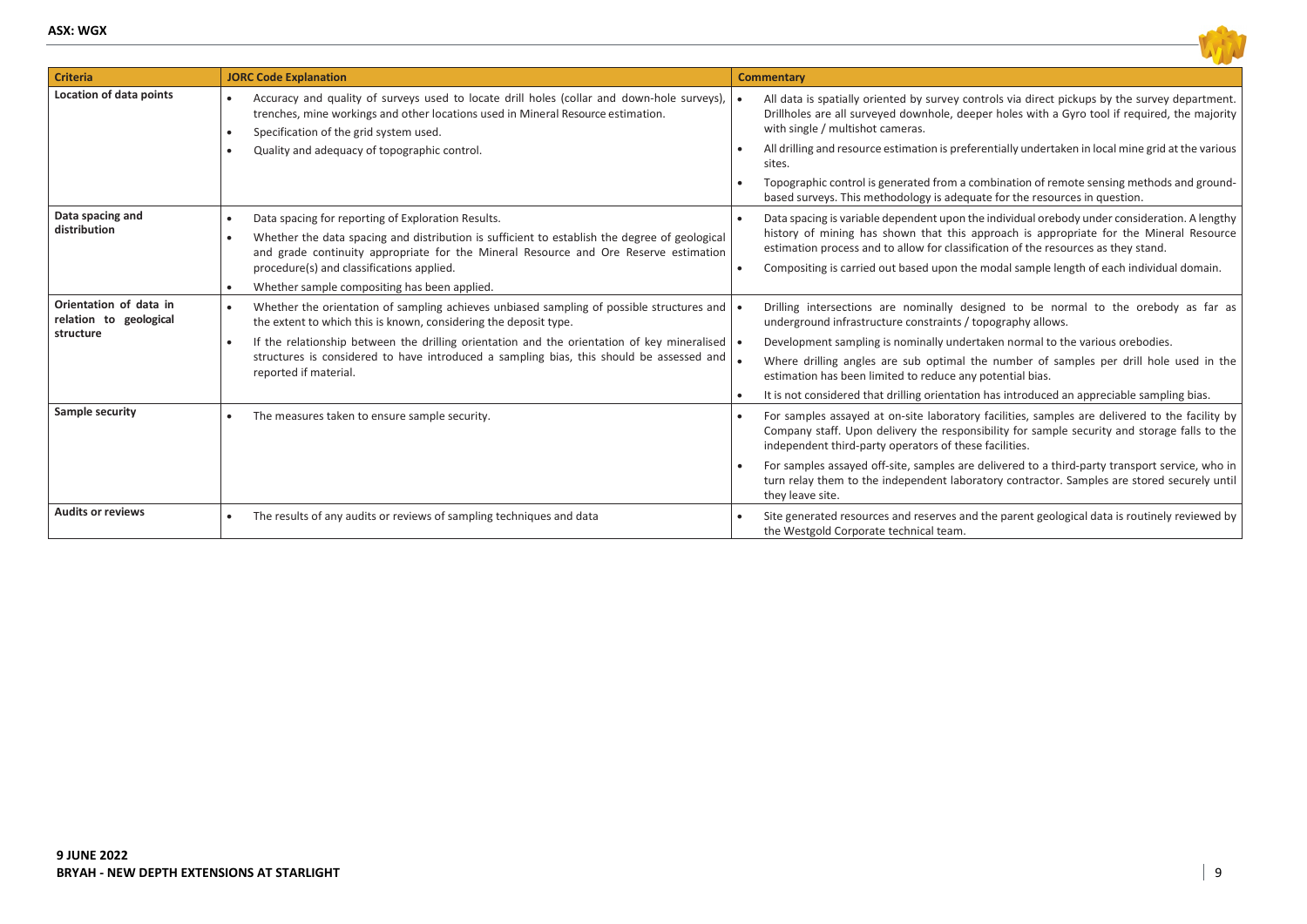

## **SECTION 2: REPORTING OF EXPLORATION RESULTS**

(Criteria listed in the preceding section also apply to this section.)

| <b>Criteria</b>                            | <b>JORC Code Explanation</b>                                                                                                                                                                                                                                                       | <b>Commentary</b>                                                                                                                                                                                                                                                                                                                                                                                                                                                    |
|--------------------------------------------|------------------------------------------------------------------------------------------------------------------------------------------------------------------------------------------------------------------------------------------------------------------------------------|----------------------------------------------------------------------------------------------------------------------------------------------------------------------------------------------------------------------------------------------------------------------------------------------------------------------------------------------------------------------------------------------------------------------------------------------------------------------|
| Mineral tenement and land<br>tenure status | Type, reference name/number, location and ownership including agreements or material<br>issues with third parties such as joint ventures, partnerships, overriding royalties, native title<br>interests, historical sites, wilderness or national park and environmental settings. | Native title interests are recorded against several WGX tenements.<br>The CMGP tenements are held by the Big Bell Gold Operations (BBGO) of which Westgold has<br>100% ownership.                                                                                                                                                                                                                                                                                    |
|                                            | The security of the tenure held at the time of reporting along with any known impediments to<br>obtaining a licence to operate in the area.                                                                                                                                        | Several third-party royalties exist across various tenements at CMGP, over and above the state<br>government royalty.                                                                                                                                                                                                                                                                                                                                                |
|                                            |                                                                                                                                                                                                                                                                                    | The Fortnum Gold Project tenure is 100% owned by Westgold through subsidiary company<br>Aragon Resources Pty. Ltd. Various Royalties apply to the package. The most pertinent being;                                                                                                                                                                                                                                                                                 |
|                                            |                                                                                                                                                                                                                                                                                    | \$10/oz after first 50,000oz (capped at \$2M)- Perilya                                                                                                                                                                                                                                                                                                                                                                                                               |
|                                            |                                                                                                                                                                                                                                                                                    | State Government - 2.5% NSR                                                                                                                                                                                                                                                                                                                                                                                                                                          |
|                                            |                                                                                                                                                                                                                                                                                    | The tenure is currently in good standing.                                                                                                                                                                                                                                                                                                                                                                                                                            |
|                                            |                                                                                                                                                                                                                                                                                    | There are no known issues regarding security of tenure.                                                                                                                                                                                                                                                                                                                                                                                                              |
|                                            |                                                                                                                                                                                                                                                                                    | There are no known impediments to continued operation.                                                                                                                                                                                                                                                                                                                                                                                                               |
|                                            |                                                                                                                                                                                                                                                                                    | WGX operates in accordance with all environmental conditions set down as conditions for grant<br>of the leases.                                                                                                                                                                                                                                                                                                                                                      |
| <b>Exploration done by other</b>           | Acknowledgment and appraisal of exploration by other parties                                                                                                                                                                                                                       | The CMGP tenements have an exploration and production history in excess of 100 years.                                                                                                                                                                                                                                                                                                                                                                                |
| parties                                    |                                                                                                                                                                                                                                                                                    | The FGO tenements have an exploration and production history in excess of 30 years.                                                                                                                                                                                                                                                                                                                                                                                  |
|                                            |                                                                                                                                                                                                                                                                                    | Westgold work has generally confirmed the veracity of historic exploration data.                                                                                                                                                                                                                                                                                                                                                                                     |
| Geology                                    | Deposit type, geological setting and style of mineralisation.                                                                                                                                                                                                                      | <b>MGO</b>                                                                                                                                                                                                                                                                                                                                                                                                                                                           |
|                                            |                                                                                                                                                                                                                                                                                    | MGO is located in the Achaean Murchison Province, a granite-greenstone terrane in the<br>northwest of the Yilgarn Craton. Greenstone belts trending north-northeast are separated by<br>granite-gneiss domes, with smaller granite plutons also present within or on the margins of<br>the belts.                                                                                                                                                                    |
|                                            |                                                                                                                                                                                                                                                                                    | The Paddy's Flat area is located on the western limb of a regional fold, the Polelle Syn- cline,<br>within a sequence of mafic to ultramafic volcanics with minor interflow sediments and banded<br>iron-formation. The sequence has also been intruded by felsic porphyry dykes prior to<br>mineralisation. Mineralisation is located along four sub-parallel trends at Paddy's Flat which<br>can be summarized as containing three dominant mineralisation styles: |
|                                            |                                                                                                                                                                                                                                                                                    | Sulphide replacement BIF hosted gold. Quartz vein hosted shear-related gold.                                                                                                                                                                                                                                                                                                                                                                                         |
|                                            |                                                                                                                                                                                                                                                                                    | Quartz-carbonate-sulphide stockwork vein and alteration related gold.                                                                                                                                                                                                                                                                                                                                                                                                |
|                                            |                                                                                                                                                                                                                                                                                    | The Yaloginda area is a gold-bearing Archaean greenstone belt situated ~15km south of<br>Meekatharra. The deposits in the area are hosted in a strained and metamorphosed volcanic<br>sequence that consists primarily of ultramafic and high-magnesium basalt with minor<br>komatiite, peridotite, gabbro, tholeiitic basalt and interflow sediments. The sequence was<br>intruded by a variety of felsic porphyry and intermediate sills and dykes.                |
|                                            |                                                                                                                                                                                                                                                                                    | The Reedy's mining district is located approximately 15 km to the south-east to Meekatharra<br>and to the south of Lake Annean. The Reedy gold deposits occur with- in a north-south trending<br>greenstone belt, two to five kilometres wide, composed of volcano-sedimentary sequences<br>and separated multiphase syn- and post-tectonic granitoid complexes. Structurally controlled<br>the gold occur.                                                          |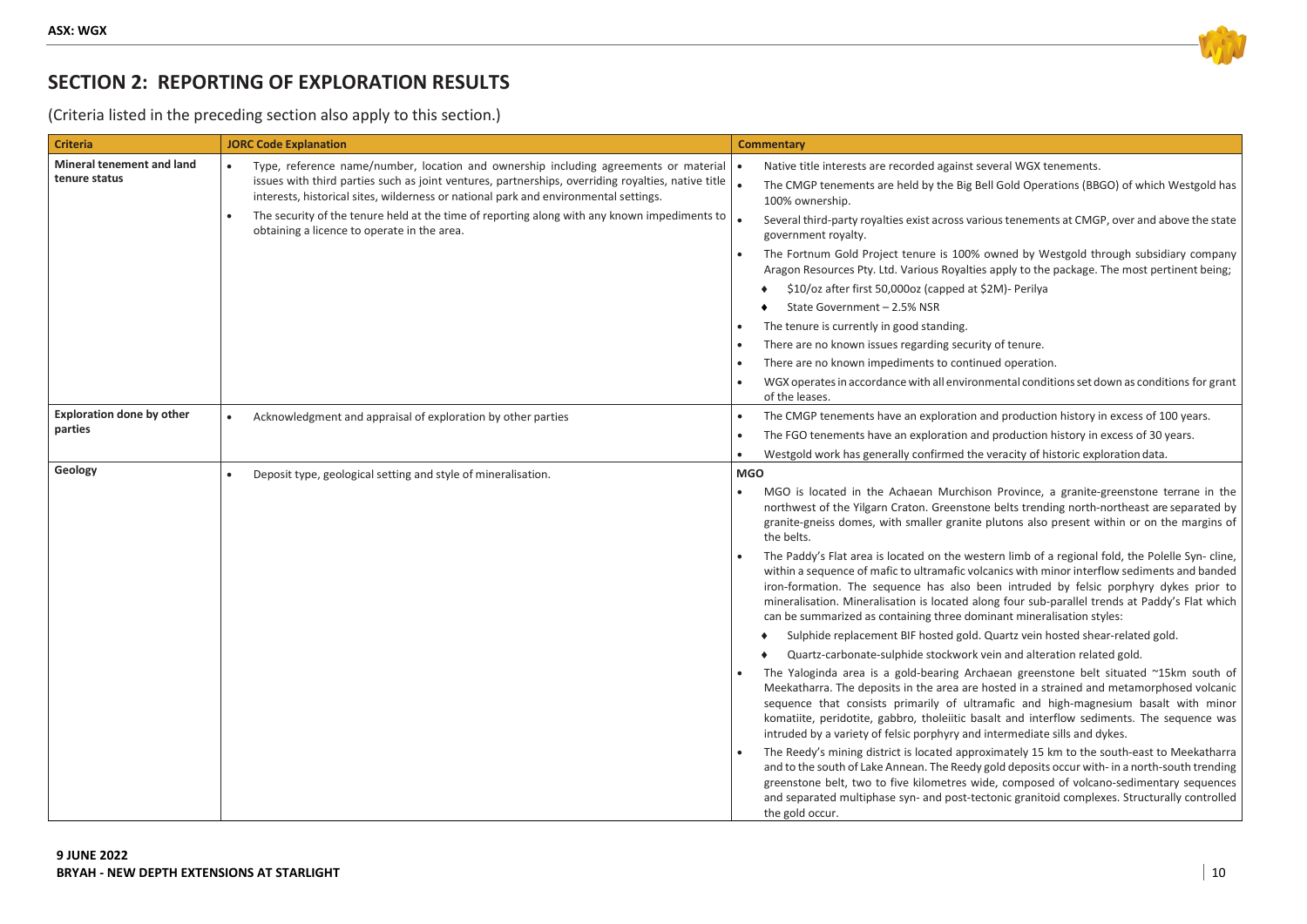

| <b>Criteria</b>               | <b>JORC Code Explanation</b>                                                                                                                                                                                                                                                                                                                                                                                              | <b>Commentary</b>                                                                                                                                                                                                                                                                                                                                                                                                                                                                                                                                                                   |
|-------------------------------|---------------------------------------------------------------------------------------------------------------------------------------------------------------------------------------------------------------------------------------------------------------------------------------------------------------------------------------------------------------------------------------------------------------------------|-------------------------------------------------------------------------------------------------------------------------------------------------------------------------------------------------------------------------------------------------------------------------------------------------------------------------------------------------------------------------------------------------------------------------------------------------------------------------------------------------------------------------------------------------------------------------------------|
|                               |                                                                                                                                                                                                                                                                                                                                                                                                                           | <b>CGO</b>                                                                                                                                                                                                                                                                                                                                                                                                                                                                                                                                                                          |
|                               |                                                                                                                                                                                                                                                                                                                                                                                                                           | CGO is located in the Achaean Murchison Province, a granite-greenstone terrane in the<br>northwest of the Yilgarn Craton. Greenstone belts trending north-northeast are separated by<br>granite-gneiss domes, with smaller granite plutons also present within or on the margins of<br>the belts.                                                                                                                                                                                                                                                                                   |
|                               |                                                                                                                                                                                                                                                                                                                                                                                                                           | Mineralisation at Big Bell is hosted in the shear zone (Mine Sequence) and is associated with<br>the post-peak metamorphic retrograde assemblages. Stibnite, native antimony and trace<br>arsenopyrite are disseminated through the K-feldspar-rich lode schist. These are intergrown<br>with pyrite and pyrrhotite and chalcopyrite. Mineralisation outside the typical Big Bell host<br>rocks (KPSH), for example 1,600N and Shocker, also display a very strong W-As-Sb geochemical<br>halo.                                                                                     |
|                               |                                                                                                                                                                                                                                                                                                                                                                                                                           | Numerous gold deposits occur within the Cuddingwarra Project area, the majority of which<br>are hosted within the central mafic-ultramafic ± felsic porphyry sequence. Within this broad<br>framework, mineralisation is shown to be spatially controlled by competency contrasts across,<br>and flexures along, layer-parallel D2 shear zones, and is maximised when transected by<br>corridors of northeast striking D3 faults and fractures.                                                                                                                                     |
|                               |                                                                                                                                                                                                                                                                                                                                                                                                                           | The Great Fingall Dolerite hosts the majority gold mineralisation within the portion of the<br>greenstone belt proximal to Cue (The Day Dawn Project Area). Unit AGF3 is the most brittle of<br>all the five units and this characteristic is responsible for its role as the most favourable<br>lithological host to gold mineralisation in the Greenstone Belt.                                                                                                                                                                                                                   |
|                               |                                                                                                                                                                                                                                                                                                                                                                                                                           | <b>FGO</b>                                                                                                                                                                                                                                                                                                                                                                                                                                                                                                                                                                          |
|                               |                                                                                                                                                                                                                                                                                                                                                                                                                           | The Fortnum deposits are Paleoproterozoic shear-hosted gold deposits within the Fortnum<br>Wedge, a localised thrust duplex of Narracoota Formation within the overlying Ravelstone<br>Formation. Both stratigraphic formations comprise part of the Bryah Basin in the Capricorn<br>Orogen, Western Australia.                                                                                                                                                                                                                                                                     |
|                               |                                                                                                                                                                                                                                                                                                                                                                                                                           | The Horseshoe Cassidy deposits are hosted within the Ravelstone Formation (siltstone and<br>argillite) and Narracoota Formation (highly-altered, moderate to strongly deformed mafic to<br>ultramafic rocks). The main zone of mineralisation is developed within a horizon of highly<br>altered magnesian basalt. Gold mineralisation is associated with strong vein stock works that<br>are confined to the altered mafic. Alteration consists of two types; stockwork proximal silica-<br>carbonate-fuchsite-haematite-pyrite and distal silica-haematite-carbonate+/- chlorite. |
|                               |                                                                                                                                                                                                                                                                                                                                                                                                                           | The Peak Hill district represents remnants of a Proterozoic fold belt comprising highly deformed<br>trough and shelf sediments and mafic / ultramafic volcanics, which are generally moderately<br>metamorphosed (except for the Peak Hill Metamorphic Suite).                                                                                                                                                                                                                                                                                                                      |
| <b>Drill hole Information</b> | A summary of all information material to the understanding of the exploration results including<br>a tabulation of the following information for all Material drill holes:<br>easting and northing of the drill hole collar<br>٠<br>elevation or RL (Reduced Level – elevation above sea level in metres) of the drill hole<br>٠<br>collar<br>dip and azimuth of the hole<br>۰<br>down hole length and interception depth | Tables containing drillhole collar, downhole survey and intersection data are included in the<br>body of the announcement.                                                                                                                                                                                                                                                                                                                                                                                                                                                          |
|                               | hole length.<br>$\bullet$<br>If the exclusion of this information is justified on the basis that the information is not Material<br>and this exclusion does not detract from the understanding of the report, the Competent<br>Person should clearly explain why this is the case.                                                                                                                                        |                                                                                                                                                                                                                                                                                                                                                                                                                                                                                                                                                                                     |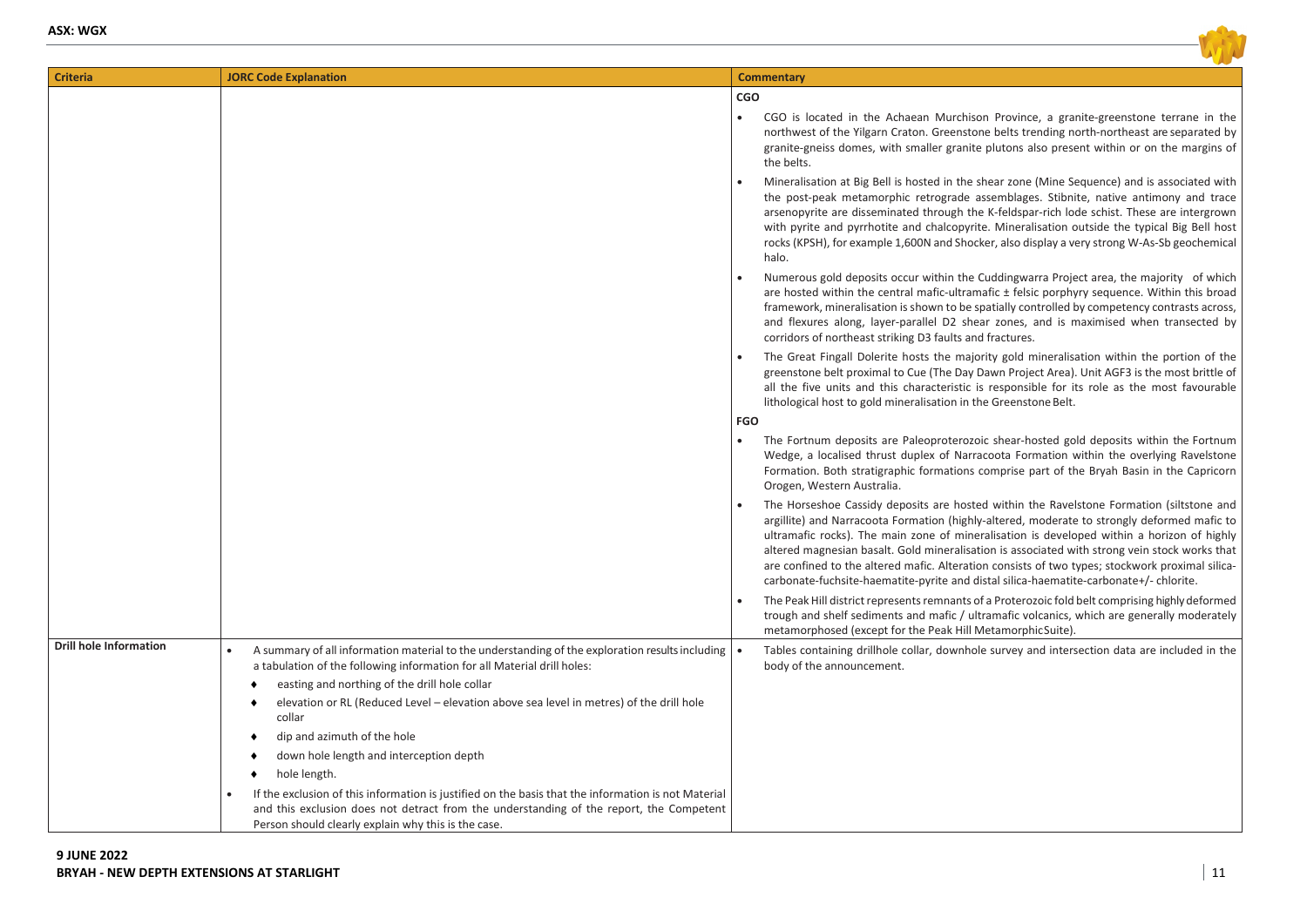

| <b>Criteria</b>                                                               | <b>JORC Code Explanation</b>                                                                                                                                                                                                                                                                                                                                                                                                                                                                                                                                                                              | <b>Commentary</b>                                                                                                                                                                                                                                                                                                                                                                                                                                                                                                                                                          |
|-------------------------------------------------------------------------------|-----------------------------------------------------------------------------------------------------------------------------------------------------------------------------------------------------------------------------------------------------------------------------------------------------------------------------------------------------------------------------------------------------------------------------------------------------------------------------------------------------------------------------------------------------------------------------------------------------------|----------------------------------------------------------------------------------------------------------------------------------------------------------------------------------------------------------------------------------------------------------------------------------------------------------------------------------------------------------------------------------------------------------------------------------------------------------------------------------------------------------------------------------------------------------------------------|
| Data aggregation methods                                                      | In reporting Exploration Results, weighting averaging techniques, maximum and/or minimum   •<br>grade truncations (e.g. cutting of high grades) and cut-off grades are usually Material and<br>should be stated.<br>Where aggregate intercepts incorporate short lengths of high-grade results and longer lengths<br>$\bullet$<br>of low grade results, the procedure used for such aggregation should be stated and some<br>typical examples of such aggregations should be shown in detail.<br>The assumptions used for any reporting of metal equivalent values should be clearly stated.<br>$\bullet$ | All results presented are length weighted.<br>No high-grade cuts are used.<br>Reported results contain no more than two contiguous metres of internal dilution below<br>0.5g/t.<br>Results are reported above a variety of gram / metre cut-offs dependent upon the nature of<br>the hole. These are cut-offs are clearly stated in the relevant tables.<br>Unless indicated to the contrary, all results reported are downhole width.<br>Given restricted access in the underground environment the majority of drillhole intersections<br>are not normal to the orebody. |
| <b>Relationship between</b><br>mineralisation widths and<br>intercept lengths | These relationships are particularly important in the reporting of Exploration Results.<br>If the geometry of the mineralisation with respect to the drill hole angle is known, its nature $ \bullet $<br>$\bullet$<br>should be reported.<br>If it is not known and only the down hole lengths are reported, there should be a clear<br>$\bullet$<br>statement to this effect (e.g. 'down hole length, true width not known')                                                                                                                                                                            | Unless indicated to the contrary, all results reported are true width.<br>Given restricted access in the underground environment the majority of drillhole intersections<br>are not normal to the orebody.                                                                                                                                                                                                                                                                                                                                                                 |
| <b>Diagrams</b>                                                               | Appropriate maps and sections (with scales) and tabulations of intercepts should be included<br>for any significant discovery being reported These should include, but not be limited to a plan<br>view of drill hole collar locations and appropriate sectional views.                                                                                                                                                                                                                                                                                                                                   | Appropriate diagrams are provided in the body of the release if required.                                                                                                                                                                                                                                                                                                                                                                                                                                                                                                  |
| <b>Balanced reporting</b>                                                     | Where comprehensive reporting of all Exploration Results is not practicable, representative<br>reporting of both low and high grades and/or widths should be practiced to avoid misleading<br>reporting of Exploration Results.                                                                                                                                                                                                                                                                                                                                                                           | Appropriate balance in exploration results reporting is provided.                                                                                                                                                                                                                                                                                                                                                                                                                                                                                                          |
| <b>Other substantive</b><br>exploration data                                  | Other exploration data, if meaningful and material, should be reported including (but not<br>limited to): geological observations; geophysical survey results; geochemical survey results;<br>bulk samples - size and method of treatment; metallurgical test results; bulk density,<br>groundwater, geotechnical and rock characteristics; potential deleterious or contaminating<br>substances.                                                                                                                                                                                                         | There is no other substantive exploration data associated with this release.                                                                                                                                                                                                                                                                                                                                                                                                                                                                                               |
| <b>Further work</b>                                                           | The nature and scale of planned further work (e.g. tests for lateral extensions or depth $\bullet$<br>$\bullet$<br>extensions or large-scale step-out drilling).<br>Diagrams clearly highlighting the areas of possible extensions, including the main geological<br>interpretations and future drilling areas, provided this information is not commercially<br>sensitive.                                                                                                                                                                                                                               | Ongoing surface and underground exploration activities will be undertaken to support<br>continuing mining activities at Westgold Gold Operations.                                                                                                                                                                                                                                                                                                                                                                                                                          |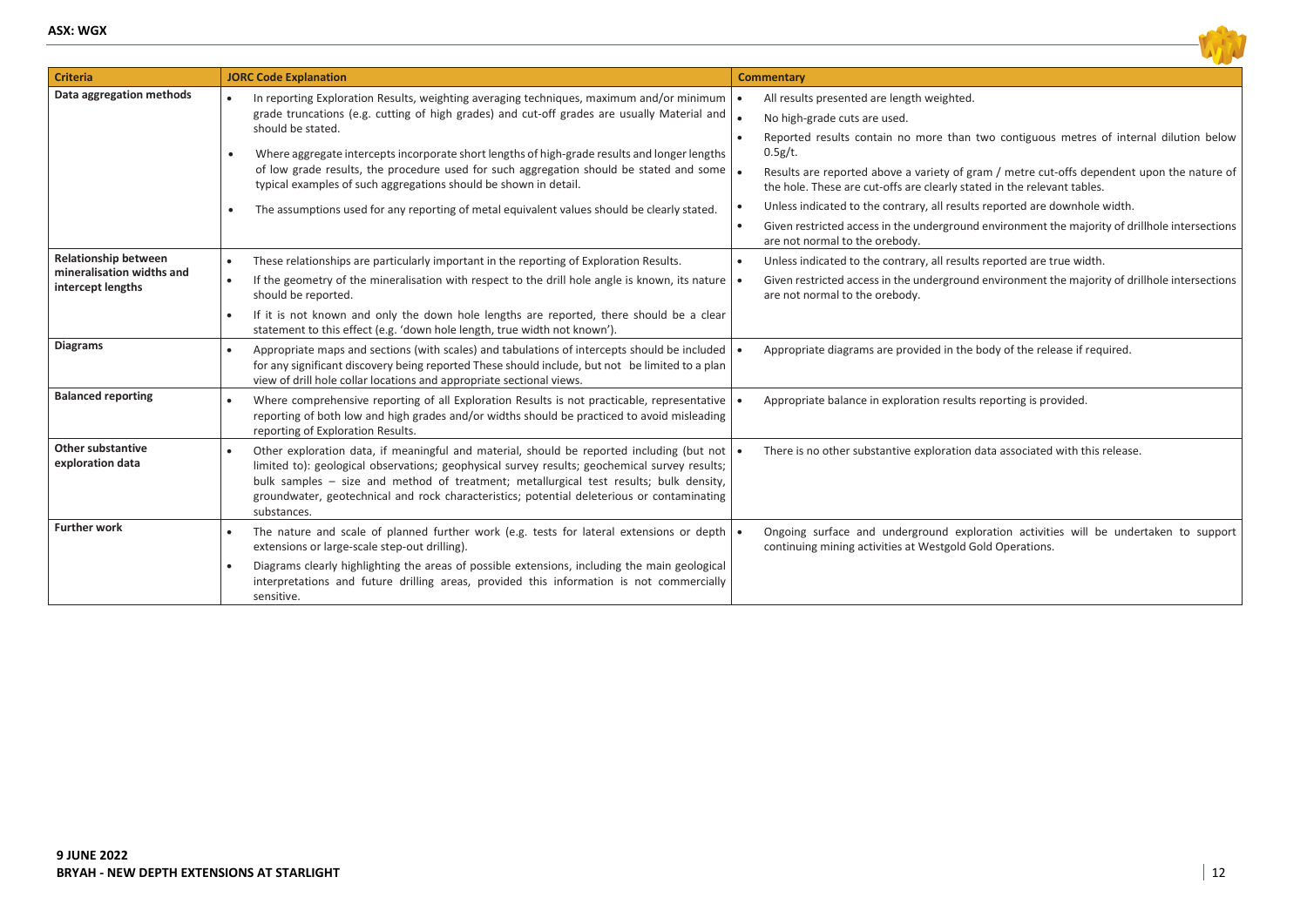

## **SECTION 3: ESTIMATION AND REPORTING OF MINERAL RESOURCES**

(Criteria listed in section 1, and where relevant in section 2, also apply to this section.)

| <b>Criteria</b>                  | <b>JORC Code Explanation</b>                                                                                                                                                                                                                 | <b>Commentary</b>                                                                                                                                                                                                                                                                                                                                                                             |
|----------------------------------|----------------------------------------------------------------------------------------------------------------------------------------------------------------------------------------------------------------------------------------------|-----------------------------------------------------------------------------------------------------------------------------------------------------------------------------------------------------------------------------------------------------------------------------------------------------------------------------------------------------------------------------------------------|
| Database integrity               | Measures taken to ensure that data has not been corrupted by, for example, transcription or<br>keying errors, between its initial collection and its use for Mineral Resource estimation<br>purposes.                                        | The database used for the estimation was extracted from the Westgold's DataShed database<br>management system stored on a secure SQL server.<br>As new data is acquired it passes through a validation approval system designed to pick up any                                                                                                                                                |
|                                  | Data validation procedures used.                                                                                                                                                                                                             | significant errors before the information is loaded into the master database.                                                                                                                                                                                                                                                                                                                 |
| <b>Site visits</b>               | Comment on any site visits undertaken by the Competent Person and the outcome of those<br>visits.                                                                                                                                            | Mr. Russell visits Westgold Gold Operations regularly.                                                                                                                                                                                                                                                                                                                                        |
|                                  | If no site visits have been undertaken indicate why this is the case.                                                                                                                                                                        |                                                                                                                                                                                                                                                                                                                                                                                               |
| <b>Geological interpretation</b> | Confidence in (or conversely, the uncertainty of) the geological interpretation of the mineral<br>deposit.                                                                                                                                   | Mining in the Murchison district has occurred since 1800's providing significant confidence in<br>the currently geological interpretation across all projects.                                                                                                                                                                                                                                |
|                                  | Nature of the data used and of any assumptions made.<br>$\bullet$                                                                                                                                                                            | No alternative interpretations are currently considered viable.<br>$\bullet$                                                                                                                                                                                                                                                                                                                  |
|                                  | The effect, if any, of alternative interpretations on Mineral Resource estimation.<br>$\bullet$<br>The use of geology in guiding and controlling Mineral Resource estimation.<br>The factors affecting continuity both of grade and geology. | Geological interpretation of the deposit was carried out using a systematic approach to ensure<br>that the resultant estimated Mineral Resource figure was both sufficiently constrained, and<br>representative of the expected sub-surface conditions. In all aspects of resource estimation<br>the factual and interpreted geology was used to guide the development of the interpretation. |
|                                  |                                                                                                                                                                                                                                              | Geological matrixes were established to assist with interpretation and construction of the<br>estimation domains.                                                                                                                                                                                                                                                                             |
|                                  |                                                                                                                                                                                                                                              | The structural regime is the dominant control on geological and grade continuity in the<br>Murchison. Lithological factors such as rheology contrast are secondary controls on grade<br>distribution.                                                                                                                                                                                         |
|                                  |                                                                                                                                                                                                                                              | Low-grade stockpiles are derived from previous mining of the mineralisation styles outlined<br>above.                                                                                                                                                                                                                                                                                         |
| <b>Dimensions</b>                | The extent and variability of the Mineral Resource expressed as length (along strike or                                                                                                                                                      | <b>MGO</b>                                                                                                                                                                                                                                                                                                                                                                                    |
|                                  | otherwise), plan width, and depth below surface to the upper and lower limits of the Mineral<br>Resource.                                                                                                                                    | The Paddy's Flat Trend is mineralised a strike length of >3,900m, a lateral extent of up +230m<br>and a depth of over 500m.                                                                                                                                                                                                                                                                   |
|                                  |                                                                                                                                                                                                                                              | Bluebird is mineralised a strike length of >1,800m, a lateral extent of up +50m and a depth of<br>over 500m.                                                                                                                                                                                                                                                                                  |
|                                  |                                                                                                                                                                                                                                              | Triton – South Emu is mineralised a strike length of >1,100m, a lateral extent of several metres<br>and a depth of over 500m.                                                                                                                                                                                                                                                                 |
|                                  |                                                                                                                                                                                                                                              | <b>CGO</b>                                                                                                                                                                                                                                                                                                                                                                                    |
|                                  |                                                                                                                                                                                                                                              | The Big Bell Trend is mineralised a strike length of >3,900m, a lateral extent of up +50m and a<br>depth of over 1,500m.                                                                                                                                                                                                                                                                      |
|                                  |                                                                                                                                                                                                                                              | Great Fingall is mineralised a strike length of >500m, a lateral extent of >600m and a depth of<br>over 800m.                                                                                                                                                                                                                                                                                 |
|                                  |                                                                                                                                                                                                                                              | Black Swan South is mineralised a strike length of $>1,700$ m, a lateral extent of up +75m and a<br>depth of over 300m.                                                                                                                                                                                                                                                                       |
|                                  |                                                                                                                                                                                                                                              | <b>FGO</b>                                                                                                                                                                                                                                                                                                                                                                                    |
|                                  |                                                                                                                                                                                                                                              | The Yarlarweelor mineral resource extends over 1,400m in strike length, 570m in lateral extent<br>and 190m in depth.                                                                                                                                                                                                                                                                          |
|                                  |                                                                                                                                                                                                                                              | The Tom's and Sam's mineral resource extends over 650m in strike length, 400m in lateral<br>extent and 130m in depth.                                                                                                                                                                                                                                                                         |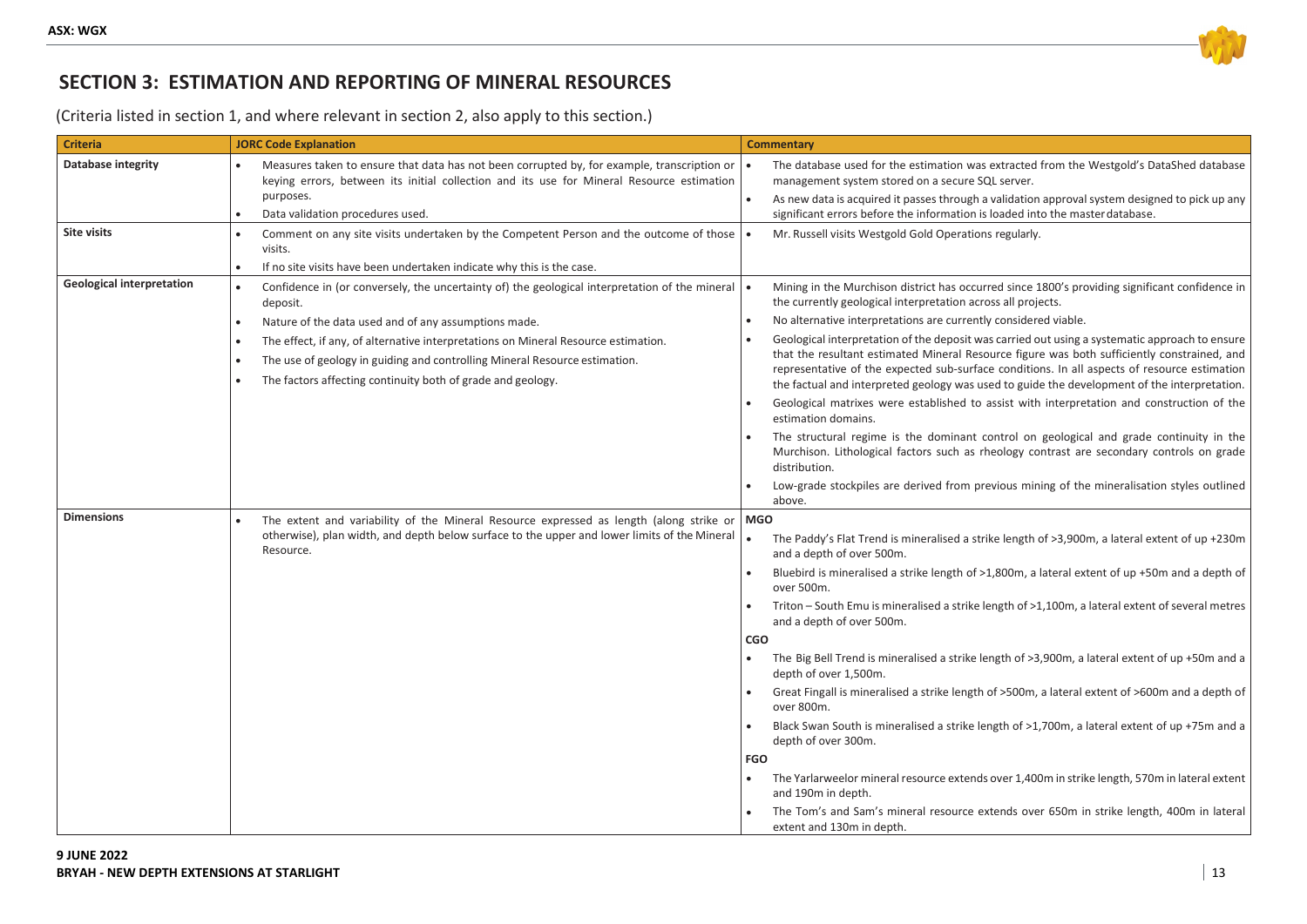

| <b>Criteria</b>           | <b>JORC Code Explanation</b>                                                                                                            | <b>Commentary</b>                                                                                                                                                                                                                                                                                                                                                                                                                                                                                                                               |
|---------------------------|-----------------------------------------------------------------------------------------------------------------------------------------|-------------------------------------------------------------------------------------------------------------------------------------------------------------------------------------------------------------------------------------------------------------------------------------------------------------------------------------------------------------------------------------------------------------------------------------------------------------------------------------------------------------------------------------------------|
|                           |                                                                                                                                         | The Eldorado mineral resource extends over 240m in strike length, 100m in lateral extent and<br>100m in depth.                                                                                                                                                                                                                                                                                                                                                                                                                                  |
|                           |                                                                                                                                         | Low-grade stockpiles are of various dimensions.                                                                                                                                                                                                                                                                                                                                                                                                                                                                                                 |
|                           |                                                                                                                                         | All modelling and estimation work undertaken by Westgold is carried out in three dimensions<br>via Surpac Vision.                                                                                                                                                                                                                                                                                                                                                                                                                               |
|                           |                                                                                                                                         | After validating the drillhole data to be used in the estimation, interpretation of the orebody<br>is undertaken in sectional and / or plan view to create the outline strings which form the basis<br>of the three-dimensional orebody wireframe. Wireframing is then carried out using a<br>combination of automated stitching algorithms and manual triangulation to create an accurate<br>three-dimensional representation of the sub-surface mineralised body.                                                                             |
|                           |                                                                                                                                         | Drillhole intersections within the mineralised body are defined, these intersections are then<br>used to flag the appropriate sections of the drillhole database tables for compositing purposes.<br>Drillholes are subsequently composited to allow for grade estimation. In all aspects of resource<br>estimation the factual and interpreted geology was used to guide the development of the<br>interpretation.                                                                                                                             |
|                           |                                                                                                                                         | Once the sample data has been composited, a statistical analysis is undertaken to assist with<br>determining estimation search parameters, top-cuts etc. Variographic analysis of individual<br>domains is undertaken to assist with determining appropriate search parameters. Which are<br>then incorporated with observed geological and geometrical features to determine the most<br>appropriate search parameters.                                                                                                                        |
|                           |                                                                                                                                         | An empty block model is then created for the area of interest. This model contains attributes<br>set at background values for the various elements of interest as well as density, and various<br>estimation parameters that are subsequently used to assist in resource categorisation. The<br>block sizes used in the model will vary depending on orebody geometry, minimum mining<br>units, estimation parameters and levels of informing data available.                                                                                   |
|                           |                                                                                                                                         | Grade estimation is then undertaken, with ordinary kriging estimation method is considered<br>as standard, although in some circumstances where sample populations are small, or domains<br>are unable to be accurately defined, inverse distance weighting estimation techniques will be<br>used. Both by-product and deleterious elements are estimated at the time of primary grade<br>estimation if required. It is assumed that by- products correlate well with gold. There are no<br>assumptions made about the recovery of by-products. |
|                           |                                                                                                                                         | The resource is then depleted for mining voids and subsequently classified in line with JORC<br>guidelines utilising a combination of various estimation derived parameters and geological /<br>mining knowledge.                                                                                                                                                                                                                                                                                                                               |
|                           |                                                                                                                                         | This approach has proven to be applicable to Westgold's gold assets.                                                                                                                                                                                                                                                                                                                                                                                                                                                                            |
|                           |                                                                                                                                         | Estimation results are routinely validated against primary input data, previous estimates and<br>mining output.                                                                                                                                                                                                                                                                                                                                                                                                                                 |
|                           |                                                                                                                                         | Good reconciliation between mine claimed figures and milled figures was routinely achieved<br>during past production history.                                                                                                                                                                                                                                                                                                                                                                                                                   |
| Moisture                  | Whether the tonnages are estimated on a dry basis or with natural moisture, and the method<br>of determination of the moisture content. | Tonnage estimates are dry tonnes.                                                                                                                                                                                                                                                                                                                                                                                                                                                                                                               |
| <b>Cut-off parameters</b> | The basis of the adopted cut-off grade(s) or quality parameters applied.                                                                | The cut off grades used for the reporting of the Mineral Resources have been selected based<br>on the style of mineralisation, depth from surface of the mineralisation and the most probable<br>extraction technique.                                                                                                                                                                                                                                                                                                                          |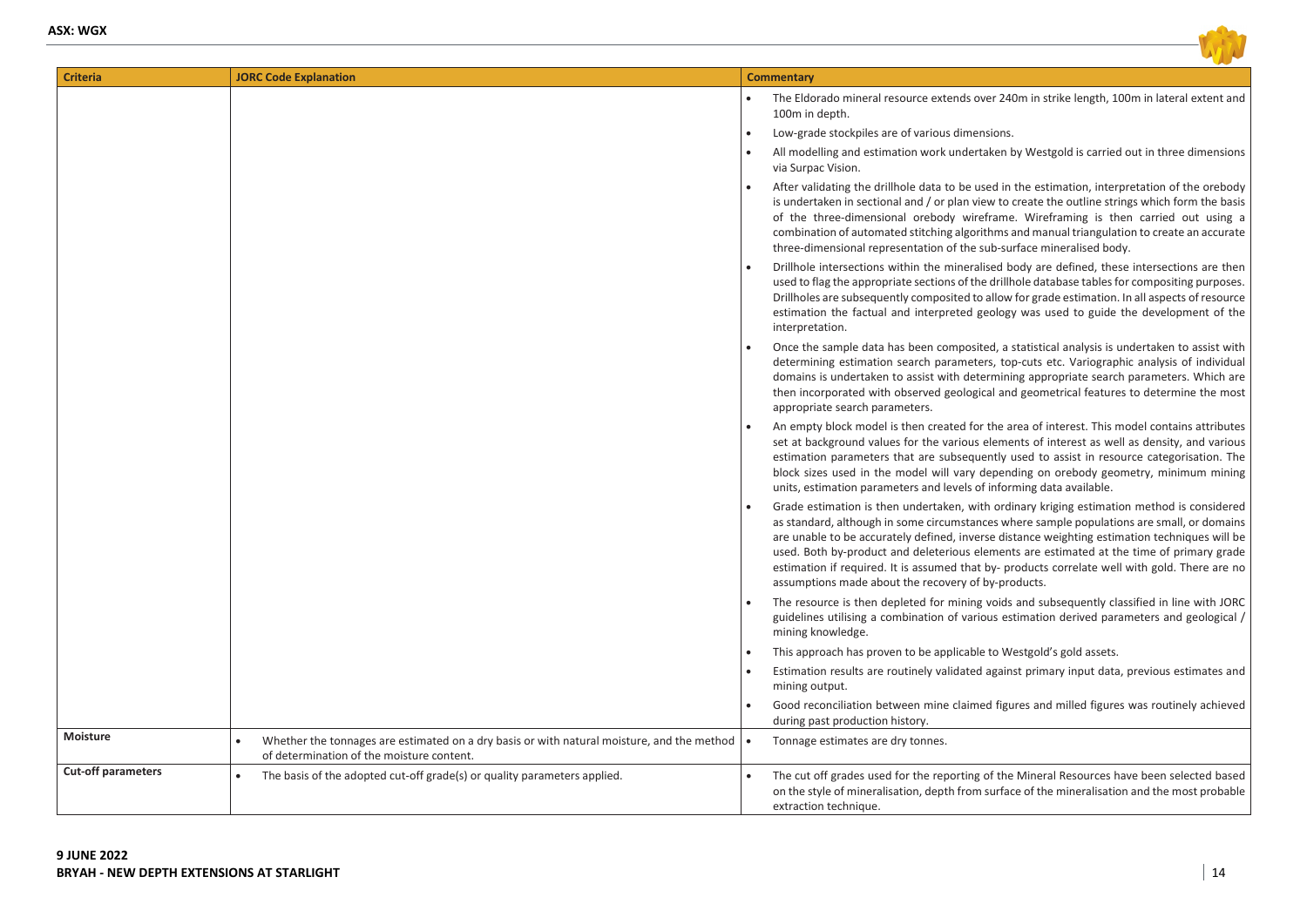

| <b>Criteria</b>                                 | <b>JORC Code Explanation</b>                                                                                                                                                                                                                                                                                                                                                                                                                                                                                                                                                                                                                                                                      | <b>Commentary</b>                                                                                                                                                                                                                                                                                                                                                                                                                          |
|-------------------------------------------------|---------------------------------------------------------------------------------------------------------------------------------------------------------------------------------------------------------------------------------------------------------------------------------------------------------------------------------------------------------------------------------------------------------------------------------------------------------------------------------------------------------------------------------------------------------------------------------------------------------------------------------------------------------------------------------------------------|--------------------------------------------------------------------------------------------------------------------------------------------------------------------------------------------------------------------------------------------------------------------------------------------------------------------------------------------------------------------------------------------------------------------------------------------|
| Mining factors or assumptions                   | Assumptions made regarding possible mining methods, minimum mining dimensions and<br>internal (or, if applicable, external) mining dilution. It is always necessary as part of the process<br>of determining reasonable prospects for eventual economic extraction to consider potential<br>mining methods, but the assumptions made regarding mining methods and parameters when<br>estimating Mineral Resources may not always be rigorous. Where this is the case, this should<br>be reported with an explanation of the basis of the mining assumptions made.                                                                                                                                 | Variable by deposit.<br>No mining dilution or ore loss has been modelled in the resource model or applied to the<br>reported Mineral Resource.                                                                                                                                                                                                                                                                                             |
| <b>Metallurgical factors or</b><br>assumptions  | The basis for assumptions or predictions regarding metallurgical amenability. It is always<br>necessary as part of the process of determining reasonable prospects for eventual economic<br>extraction to consider potential metallurgical methods, but the assumptions regarding<br>metallurgical treatment processes and parameters made when reporting Mineral Resources<br>may not always be rigorous. Where this is the case, this should be reported with an explanation<br>of the basis of the metallurgical assumptions made.                                                                                                                                                             | Not considered for Mineral Resource. Applied during the Reserve generation process.                                                                                                                                                                                                                                                                                                                                                        |
| <b>Environmental factors or</b><br>assumptions  | Assumptions made regarding possible waste and process residue disposal options. It is always<br>necessary as part of the process of determining reasonable prospects for eventual economic<br>extraction to consider the potential environmental impacts of the mining and processing<br>operation. While at this stage the determination of potential environmental impacts,<br>particularly for a greenfields project, may not always be well advanced, the status of early<br>consideration of these potential environmental impacts should be reported. Where these<br>aspects have not been considered this should be reported with an explanation of the<br>environmental assumptions made. | Westgold operates in accordance with all environmental conditions set down as conditions for<br>grant of the respective leases.                                                                                                                                                                                                                                                                                                            |
| <b>Bulk density</b>                             | Whether assumed or determined. If assumed, the basis for the assumptions. If determined,<br>the method used, whether wet or dry, the frequency of the measurements, the nature, size<br>and representativeness of the samples.<br>The bulk density for bulk material must have been measured by methods that adequately<br>$\bullet$<br>account for void spaces (vugs, porosity, etc.), moisture and differences between rock and<br>alteration zones within the deposit.<br>Discuss assumptions for bulk density estimates used in the evaluation process of the different<br>$\bullet$<br>materials.                                                                                            | Bulk density of the mineralisation is variable and is for the most part lithology and oxidation<br>rather than mineralisation dependent.<br>A large suite of bulk density determinations have been carried out across the project areas.<br>The bulk densities were separated into different weathering domains and lithological domains<br>A significant past mining history has validated the assumptions made surrounding bulk density. |
| <b>Classification</b>                           | The basis for the classification of the Mineral Resources into varying confidence categories.<br>Whether appropriate account has been taken of all relevant factors (i.e. relative confidence in<br>tonnage/grade estimations, reliability of input data, confidence in continuity of geology and<br>metal values, quality, quantity and distribution of the data).<br>Whether the result appropriately reflects the Competent Person's view of the deposit.                                                                                                                                                                                                                                      | Resources are classified in line with JORC guidelines utilising a combination of various<br>estimation derived parameters, input data and geological / mining knowledge.<br>This approach considers all relevant factors and reflects the Competent Person's view of the<br>deposit                                                                                                                                                        |
| <b>Audits or reviews</b>                        | The results of any audits or reviews of Mineral Resource estimates.<br>$\bullet$                                                                                                                                                                                                                                                                                                                                                                                                                                                                                                                                                                                                                  | Resource estimates are peer reviewed by the Corporate technical team.<br>No external reviews have been undertaken.                                                                                                                                                                                                                                                                                                                         |
| Discussion of relative<br>accuracy / confidence | Where appropriate a statement of the relative accuracy and confidence level in the Mineral<br>Resource estimate using an approach or procedure deemed appropriate by the Competent<br>Person. For example, the application of statistical or geostatistical procedures to quantify the<br>relative accuracy of the resource within stated confidence limits, or, if such an approach is not<br>deemed appropriate, a qualitative discussion of the factors that could affect the relative<br>accuracy and confidence of the estimate.<br>The statement should specify whether it relates to global or local estimates, and, if local, state<br>$\bullet$                                          | All currently reported resources estimates are considered robust, and representative on both<br>a global and local scale.<br>A continuing history of mining with good reconciliation of mine claimed to mill recovered<br>provides confidence in the accuracy of the estimates.                                                                                                                                                            |
|                                                 | the relevant tonnages, which should be relevant to technical and economic evaluation.<br>Documentation should include assumptions made and the procedures used.<br>These statements of relative accuracy and confidence of the estimate should be compared<br>with production data, where available.                                                                                                                                                                                                                                                                                                                                                                                              |                                                                                                                                                                                                                                                                                                                                                                                                                                            |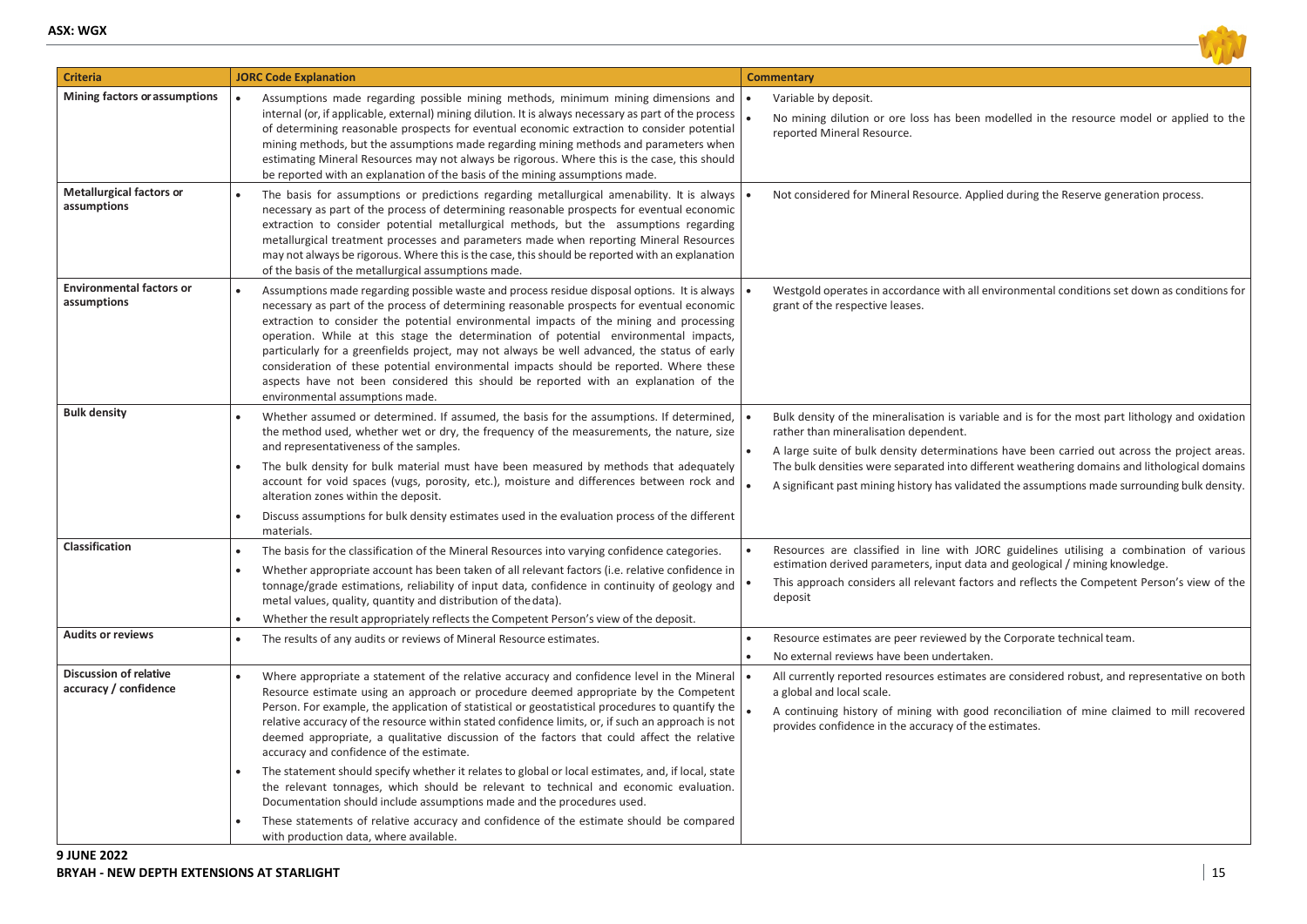

## **SECTION 4: ESTIMATION AND REPORTING OF ORE RESERVES**

(Criteria listed in section 1, and where relevant in sections 2 and 3, also apply to this section.)

| <b>Criteria</b>                                             | <b>JORC Code Explanation</b>                                                                                                                                                                                                                                                        | <b>Commentary</b>                                                                                                                                                                                                                                                                                                                                                                                                                                                                                                                                                                                                                                                  |
|-------------------------------------------------------------|-------------------------------------------------------------------------------------------------------------------------------------------------------------------------------------------------------------------------------------------------------------------------------------|--------------------------------------------------------------------------------------------------------------------------------------------------------------------------------------------------------------------------------------------------------------------------------------------------------------------------------------------------------------------------------------------------------------------------------------------------------------------------------------------------------------------------------------------------------------------------------------------------------------------------------------------------------------------|
| Mineral Resource estimate for<br>conversion to Ore Reserves | Description of the Mineral Resource estimate used as a basis for the conversion to an Ore<br>Reserve.                                                                                                                                                                               | At all Operations the Ore Reserve is based on the corresponding reported Mineral Resource<br>estimate.                                                                                                                                                                                                                                                                                                                                                                                                                                                                                                                                                             |
|                                                             | Clear statement as to whether the Mineral Resources are reported additional to, or<br>inclusive of, the Ore Reserves.                                                                                                                                                               | Mineral Resources reported are inclusive of those Mineral Resources modified to produce the Ore<br>Reserve estimate.                                                                                                                                                                                                                                                                                                                                                                                                                                                                                                                                               |
|                                                             |                                                                                                                                                                                                                                                                                     | At all projects, all Mineral Resources that have been converted to Ore Reserve are classified as<br>either an Indicated or Measured material.                                                                                                                                                                                                                                                                                                                                                                                                                                                                                                                      |
| Site visits                                                 | Comment on any site visits undertaken by the Competent Person and the outcome of<br>those visits.<br>If no site visits have been undertaken indicate why this is the case.                                                                                                          | Mr. Anthony Buckingham has been an employee of WGX (and its subsidiaries) for the past 10 years<br>and has over 15 years' experience specifically in the Western Australian mining industry. Mr.<br>Buckingham visits the mine sites on a regular basis and is one of the primary engineers involved in<br>mine planning, site infrastructure and project management.                                                                                                                                                                                                                                                                                              |
| <b>Study status</b>                                         | The type and level of study undertaken to enable Mineral Resources to be converted to<br>Ore Reserves.                                                                                                                                                                              | Processing at the Murchison operations has occurred continuously since 2015, with previous<br>production occurring throughout 1800's, 1900's and 2000's.                                                                                                                                                                                                                                                                                                                                                                                                                                                                                                           |
|                                                             | The Code requires that a study to at least Pre-Feasibility Study level has been undertaken<br>to convert Mineral Resources to Ore Reserves. Such studies will have been carried out and<br>will have determined a mine plan that is technically achievable and economically viable, | Various mineralisation styles and host domains have been mined since discovery. Mining during<br>this time has ranged from open pit cutbacks, insitu surface excavations to extensional underground<br>developments.                                                                                                                                                                                                                                                                                                                                                                                                                                               |
|                                                             | and that material Modifying Factors have been considered                                                                                                                                                                                                                            | Budget level, 24 month projected, forecasts are completed on a biannual basis, validating cost and<br>physical inventory assumptions and modelling. These updated parameters are subsequently used<br>for the basis of the Ore Reserve modification and financial factors.                                                                                                                                                                                                                                                                                                                                                                                         |
|                                                             |                                                                                                                                                                                                                                                                                     | Following exploration and infill drilling activity, Resource models are updated on both the<br>estimation of grade and classification. These updated Resource Models then form the foundation<br>for Ore Reserve calculation.                                                                                                                                                                                                                                                                                                                                                                                                                                      |
| <b>Cut-off parameters</b>                                   | The basis of the cut-off grade(s) or quality parameters applied.                                                                                                                                                                                                                    | Underground Mines - Cut off grades are used to determine the economic viability of the convertible<br>Resource. COG for underground mines incorporate OPEX development and production costs, grade<br>control, haulage, milling, administration, along with state and private royalty conditions, Where an<br>individual mine has different mining methods and or various orebody style, COG calculations are<br>determined for each division. These cuts are applied to production shapes (stopes) as well as high<br>grade development. Additionally an incremental COG is applied to low grade development,<br>whereby access to a high grade area is required. |
|                                                             |                                                                                                                                                                                                                                                                                     | On the basis of above process, COGs for the underground mines range from 1.8g/t (sub level<br>caving), 2.4g/t for bulk style open stopes, 2.8g/t for narrow vein style / discrete mechanised<br>production fronts and 5.2g/t for man entry stoping.                                                                                                                                                                                                                                                                                                                                                                                                                |
|                                                             |                                                                                                                                                                                                                                                                                     | Open Pit Mines - The pit rim cut-off grade (COG) was determined as part of the Ore Reserve<br>estimation. The pit rim COG accounts for grade control, haulage, milling, administration, along with<br>state and private royalty conditions. This cost profile is equated against the value of the mining<br>block in terms of recovered metal and the expected selling price. The COG is then used to determine<br>whether or not a mining block should be delivered to the treatment plant for processing, stockpiled<br>as low- grade or taken to the waste dump.                                                                                                |
|                                                             |                                                                                                                                                                                                                                                                                     | On the basis of above process, COGs for the open pit mines range from 0.8g/t (whereby the Mill is<br>local to Resources and Mill recoveries are greater than 90%) to 1.4g/t (regional pits with low Mill<br>recoveries).                                                                                                                                                                                                                                                                                                                                                                                                                                           |
|                                                             |                                                                                                                                                                                                                                                                                     | Stockpile COG - A marginal grade was determined for each stockpile inventory to ensure it was<br>economically viable. The COG accounts for haulage, milling, administration, along with state and<br>private royalty conditions. Each pile honoured its Mill recovery percentage.                                                                                                                                                                                                                                                                                                                                                                                  |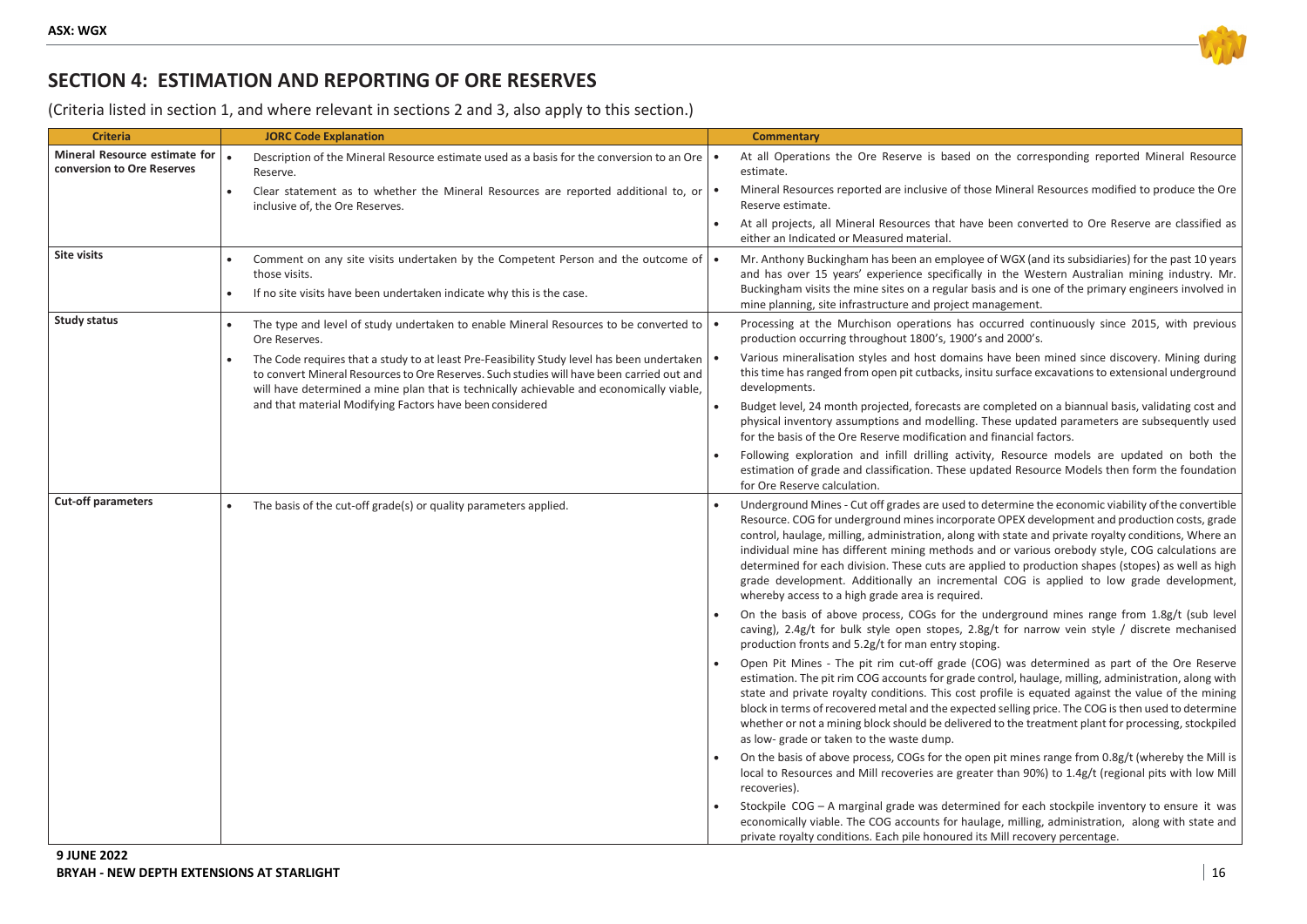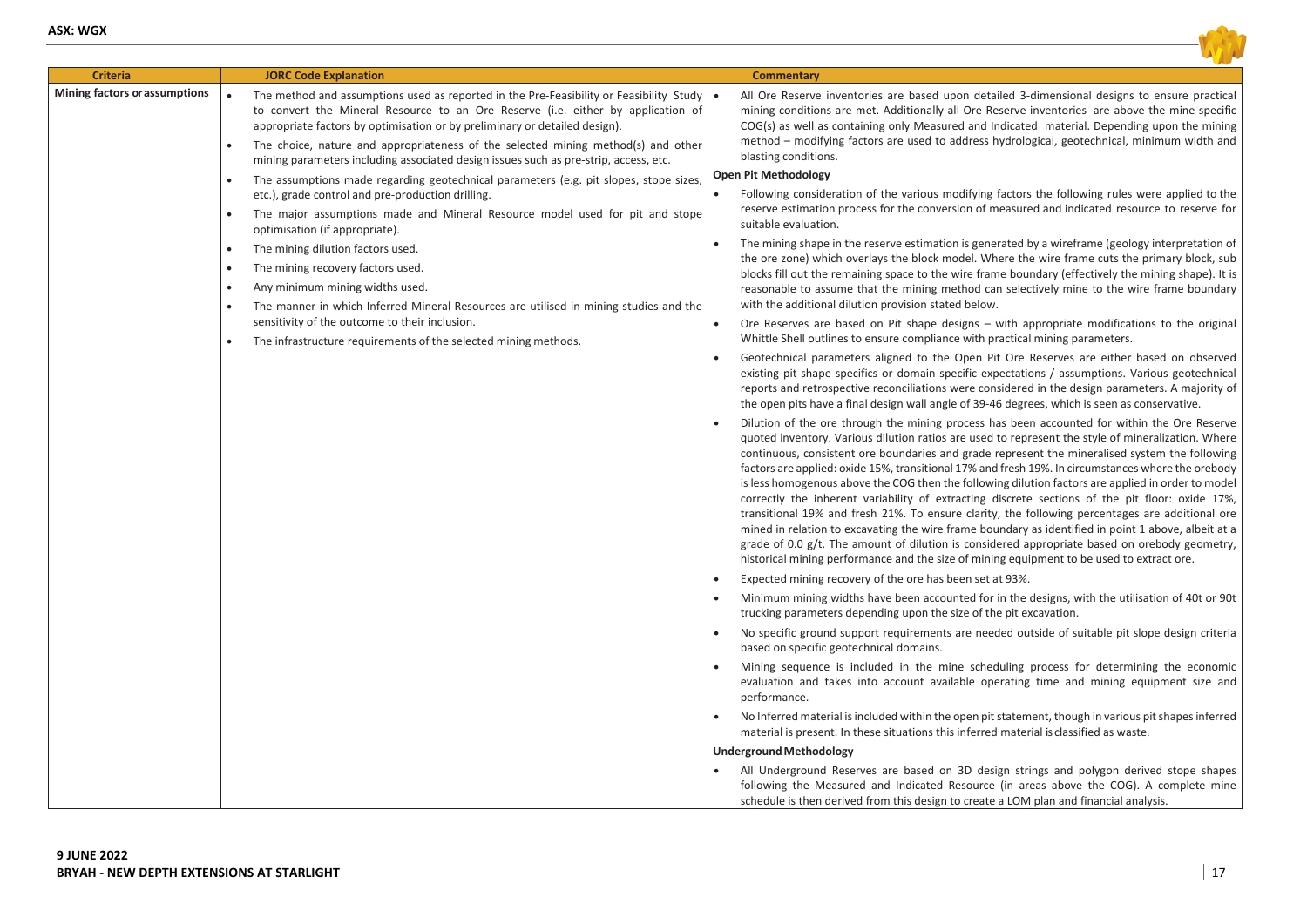

| <b>Criteria</b>                 | <b>JORC Code Explanation</b>                                                                                                                                                                                                            | Commentary                                                                                                                                                                                                                                                                                                                                                                                                                                                       |
|---------------------------------|-----------------------------------------------------------------------------------------------------------------------------------------------------------------------------------------------------------------------------------------|------------------------------------------------------------------------------------------------------------------------------------------------------------------------------------------------------------------------------------------------------------------------------------------------------------------------------------------------------------------------------------------------------------------------------------------------------------------|
|                                 |                                                                                                                                                                                                                                         | Mining methodology is based on previous mining experience. All mining systems within the Reserve<br>statement are standardized, mechanized Western Australian methods.                                                                                                                                                                                                                                                                                           |
|                                 |                                                                                                                                                                                                                                         | In large disseminated orebodies sub level caving, sub level open stoping or single level bench<br>stoping production methodologies are used.                                                                                                                                                                                                                                                                                                                     |
|                                 |                                                                                                                                                                                                                                         | In narrow vein laminated quartz hosted domains a conservative narrow bench style mining method<br>is used.                                                                                                                                                                                                                                                                                                                                                       |
|                                 |                                                                                                                                                                                                                                         | In narrow flat dipping deposits, a Flat Long Hole process is adopted (with fillets in the footwall for<br>rill angle) and or jumbo stoping.                                                                                                                                                                                                                                                                                                                      |
|                                 |                                                                                                                                                                                                                                         | Stope shape parameters have been based on historical data (where possible) or expected stable<br>hydraulic radius dimensions.                                                                                                                                                                                                                                                                                                                                    |
|                                 |                                                                                                                                                                                                                                         | Stope inventories have been determined by cutting the geological wireframe at above the area<br>specific COG and applying mining dilution and ore loss factors. The ore loss ratio accounts for pillar<br>locations between the stopes (not operational ore loss) whilst dilution allows for conversion of the<br>geological wireframe into a minable shape (Planned dilution) as well as hangingwall relaxation and<br>blasting overbreak (unplanned dilution). |
|                                 |                                                                                                                                                                                                                                         | Depending upon the style of mineralisation, sub level interval, blasthole diameters used and if<br>secondary support is installed, total dilution ranges from 15 to 35%.                                                                                                                                                                                                                                                                                         |
|                                 |                                                                                                                                                                                                                                         | Minimum mining widths have been applied in the various mining methods. The only production<br>style relevant to this constraint is 'narrow stoping' - where the minimum width is set at 1.5m in a<br>17.0m sub level interval.                                                                                                                                                                                                                                   |
|                                 |                                                                                                                                                                                                                                         | Mining operational recovery for the underground mines is set at 100% due to the use of remote<br>loading units as well as paste filling activities. Mining recovery is not inclusive of pillar loss - insitu<br>mineralised material between adjacent stope panels.                                                                                                                                                                                              |
|                                 |                                                                                                                                                                                                                                         | Stope shape dimensions vary between the various methods. Default hydraulic radii are applied to<br>each method and are derived either from historical production or geotechnical reports /<br>recommendations. Where no data or exposure is available conservative HR values are used based<br>on the contact domain type.                                                                                                                                       |
|                                 |                                                                                                                                                                                                                                         | Mining sequence is included in the mine scheduling process for determining the economic<br>evaluation and takes into account available operating time and mining equipment size and<br>performance.                                                                                                                                                                                                                                                              |
| <b>Metallurgical factors or</b> | The metallurgical process proposed and the appropriateness of that process to the style   CGO                                                                                                                                           |                                                                                                                                                                                                                                                                                                                                                                                                                                                                  |
| assumptions                     | of mineralisation.                                                                                                                                                                                                                      | CGO has an existing conventional CIL processing plant.                                                                                                                                                                                                                                                                                                                                                                                                           |
|                                 | Whether the metallurgical process is well-tested technology or novel in nature.<br>The nature, amount and representativeness of metallurgical test work undertaken, the                                                                 | The plant has a nameplate capacity of 1.4Mtpa though this can be varied between 1.2-1.6Mtpa<br>pending rosters and material type.                                                                                                                                                                                                                                                                                                                                |
|                                 | nature of the metallurgical domaining applied and the corresponding metallurgical<br>recovery factors applied.                                                                                                                          | Gold extraction is achieved using two staged crushing, ball milling with gravity concentration and<br>Carbon in Leach.                                                                                                                                                                                                                                                                                                                                           |
|                                 | Any assumptions or allowances made for deleterious elements.<br>$\bullet$<br>The existence of any bulk sample or pilot scale test work and the degree to which such<br>samples are considered representative of the orebody as a whole. | Despite CGO having a newly commissioned processing plant (2012/13 and subsequently restarted<br>in 2018) a high portion of the Reserve mill feed have extensive data when processed at other plants<br>in the past 2-3 decades. This long history of processing demonstrates the appropriateness of the                                                                                                                                                          |
|                                 | For minerals that are defined by a specification, has the ore reserve estimation been based<br>on the appropriate mineralogy to meet the specifications?                                                                                | process to the styles of mineralisation considered.<br>No deleterious elements are considered, as a long history of processing has shown this to be not a<br>material concern.                                                                                                                                                                                                                                                                                   |
|                                 |                                                                                                                                                                                                                                         | For the Reserve, Plant recoveries of 80-93% have been utilised                                                                                                                                                                                                                                                                                                                                                                                                   |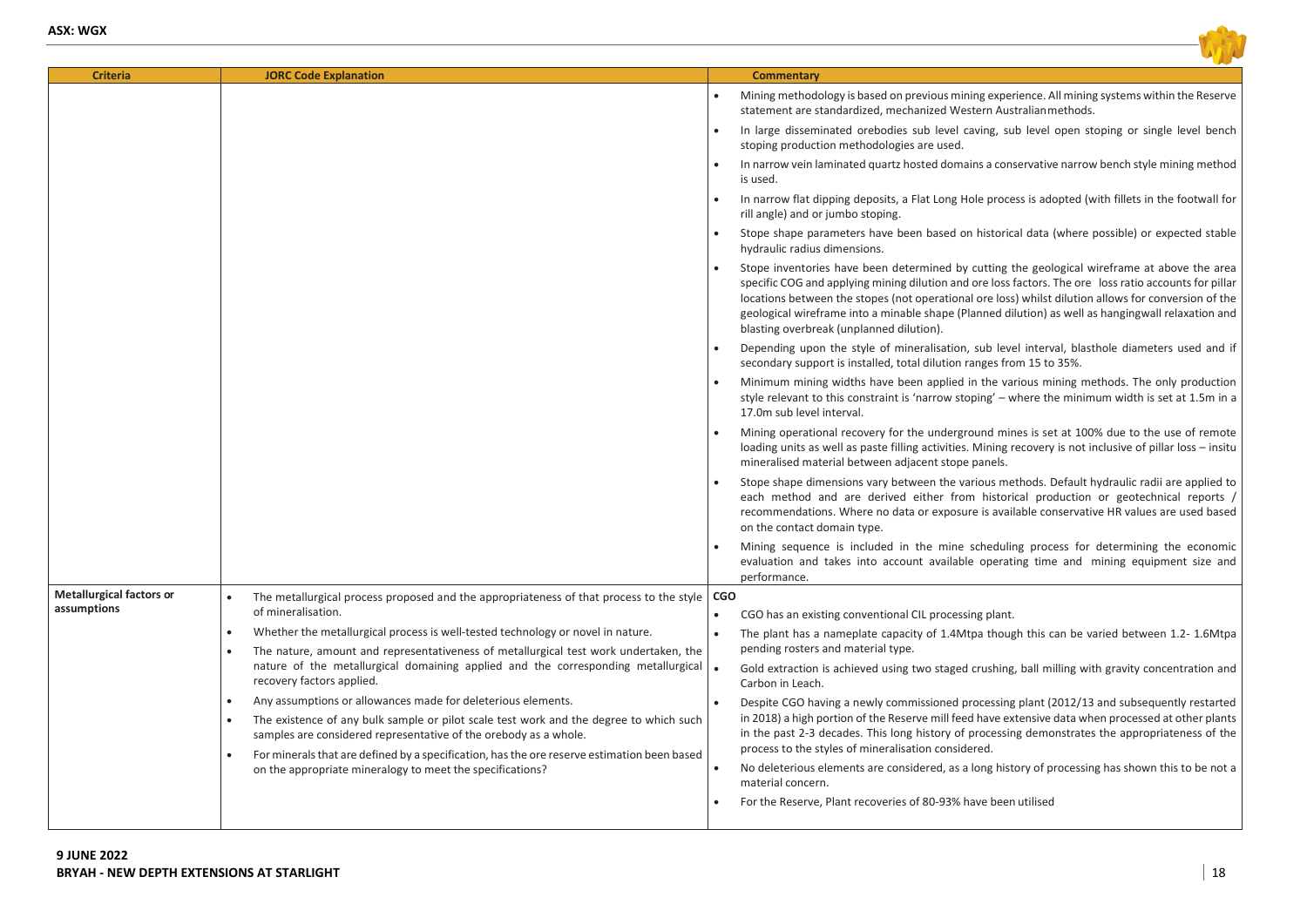

| <b>Criteria</b> | <b>JORC Code Explanation</b>                                                                                                                                                                                                                                                                                                                  | <b>Commentary</b>                                                                                                                                                                                                                                                 |  |
|-----------------|-----------------------------------------------------------------------------------------------------------------------------------------------------------------------------------------------------------------------------------------------------------------------------------------------------------------------------------------------|-------------------------------------------------------------------------------------------------------------------------------------------------------------------------------------------------------------------------------------------------------------------|--|
|                 |                                                                                                                                                                                                                                                                                                                                               | <b>MGO</b>                                                                                                                                                                                                                                                        |  |
|                 |                                                                                                                                                                                                                                                                                                                                               | MGO has an existing conventional CIL processing plant – which has been operational in various<br>periods since the late 1980's.                                                                                                                                   |  |
|                 |                                                                                                                                                                                                                                                                                                                                               | The plant has a nameplate capacity of 1.6Mtpa though this can be varied between 1.2-1.8Mtpa<br>pending rosters and material type.                                                                                                                                 |  |
|                 |                                                                                                                                                                                                                                                                                                                                               | Gold extraction is achieved using single stage crushing, SAG & ball milling with gravity concentration<br>and Carbon in Leach.                                                                                                                                    |  |
|                 |                                                                                                                                                                                                                                                                                                                                               | A long history of processing through the existing facility demonstrates the appropriateness of the<br>process to the styles of mineralisation considered.                                                                                                         |  |
|                 |                                                                                                                                                                                                                                                                                                                                               | No deleterious elements are considered, as a long history of processing has shown this to be not a<br>material concern.                                                                                                                                           |  |
|                 |                                                                                                                                                                                                                                                                                                                                               | For the Reserve, Plant recoveries of 85-92% have been utilised.                                                                                                                                                                                                   |  |
|                 |                                                                                                                                                                                                                                                                                                                                               | <b>FGO</b>                                                                                                                                                                                                                                                        |  |
|                 |                                                                                                                                                                                                                                                                                                                                               | FGO has an existing conventional CIL processing plant – which has been operational in various<br>periods since the late 1980's. The plant has a nameplate capacity of 1.0Mtpa though this can be<br>varied between 0.8-1.2Mtpa pending rosters and material type. |  |
|                 |                                                                                                                                                                                                                                                                                                                                               | An extensive database of historical CIL recoveries as well as detailed metallurgical test work is<br>available for the various deposits, and these have been incorporated into the COG analysis and<br>financial models.                                          |  |
|                 |                                                                                                                                                                                                                                                                                                                                               | For the Reserve, Plant recoveries of 93-95% have been utilised.                                                                                                                                                                                                   |  |
| Environmental   | The status of studies of potential environmental impacts of the mining and processing<br>operation. Details of waste rock characterisation and the consideration of potential sites,<br>status of design options considered and, where applicable, the status of approvals for<br>process residue storage and waste dumps should be reported. | <b>MGO</b>                                                                                                                                                                                                                                                        |  |
|                 |                                                                                                                                                                                                                                                                                                                                               | MGO operates under and in compliance with a number of operating environmental plans, which<br>cover its environmental impacts and outputs as well as reporting guidelines / frequencies.                                                                          |  |
|                 |                                                                                                                                                                                                                                                                                                                                               | Various Reserve inventories do not have current DMP / DWER licenses - though there are no<br>abnormal conditions / factors associated with these assets which the competent person sees as<br>potentially threatening to the particular project.                  |  |
|                 |                                                                                                                                                                                                                                                                                                                                               | The operation is frequently inspected by the regulatory authorities of DMP and DWER with<br>continual feedback on environmental best practice and reporting results.                                                                                              |  |
|                 |                                                                                                                                                                                                                                                                                                                                               | Flood Management, Inclement Weather and Traffic Management Plans existing for the operation<br>to minimise the risks of environmental impacts.                                                                                                                    |  |
|                 |                                                                                                                                                                                                                                                                                                                                               | Standard Operating Procedures for the transfer of hazardous materials and restocking of Dangerous<br>Goods existing on site to mitigate the risk of these materials entering the environment.                                                                     |  |
|                 |                                                                                                                                                                                                                                                                                                                                               | CGO                                                                                                                                                                                                                                                               |  |
|                 |                                                                                                                                                                                                                                                                                                                                               | CGO operates under and in compliance with a number of operating environmental plans, which<br>cover its environmental impacts and outputs as well as reporting guidelines / frequencies.                                                                          |  |
|                 |                                                                                                                                                                                                                                                                                                                                               | Various Reserve inventories do not have current DMP / DWER licenses - though there are no<br>abnormal conditions / factors associated with these assets which the competent person sees as<br>potentially threatening to the particular project.                  |  |
|                 |                                                                                                                                                                                                                                                                                                                                               | The operation is frequently inspected by the regulatory authorities of DMP and DWER with<br>continual feedback on environmental best practice and reporting results.                                                                                              |  |
|                 |                                                                                                                                                                                                                                                                                                                                               | Flood Management, Inclement Weather and Traffic Management Plans existing for the operation<br>to minimise the risks of environmental impacts.                                                                                                                    |  |
|                 |                                                                                                                                                                                                                                                                                                                                               | Standard Operating Procedures for the transfer of hazardous materials and restocking of Dangerous<br>Goods existing on site to mitigate the risk of these materials entering the environment.                                                                     |  |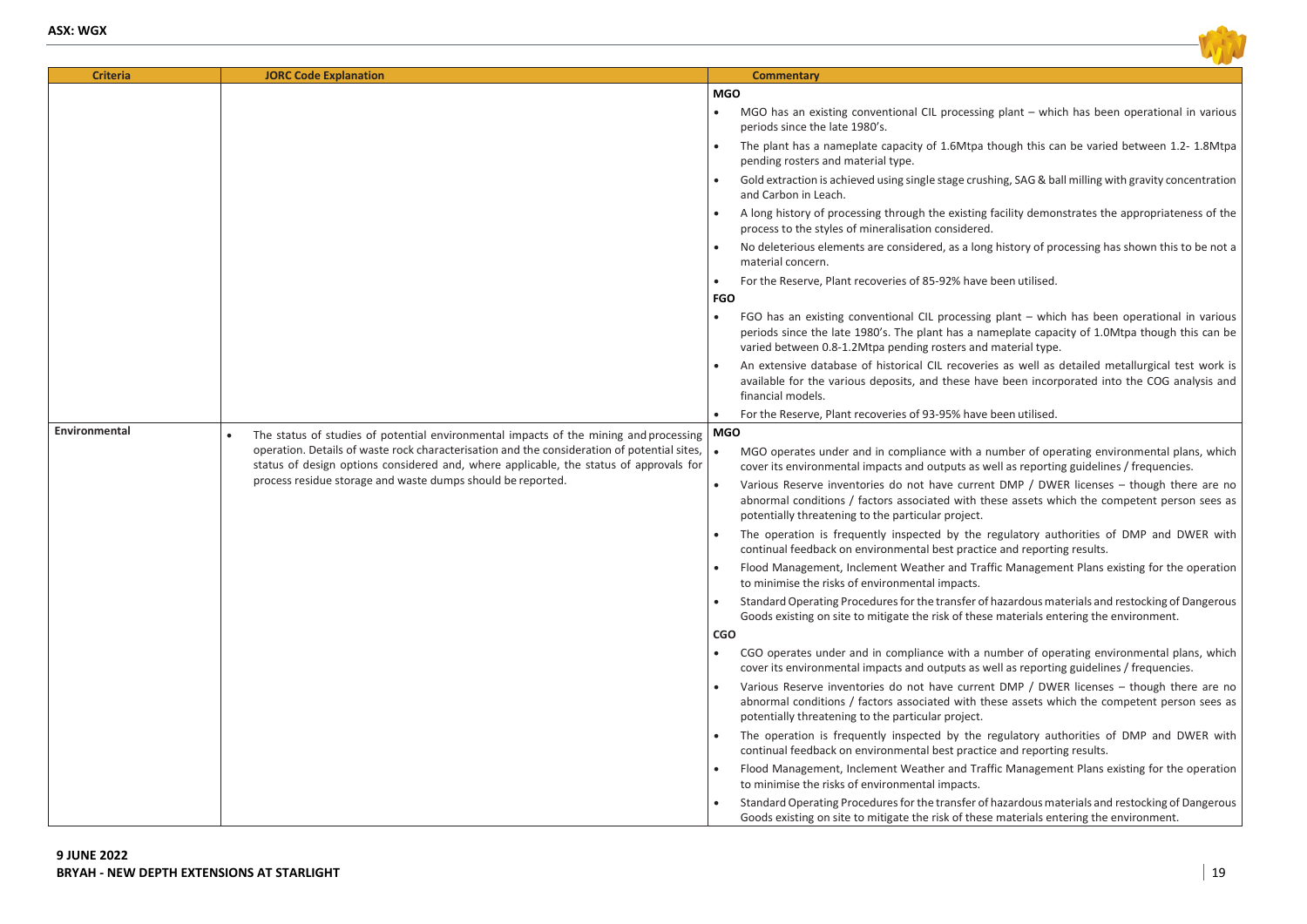

| <b>Criteria</b>       | <b>JORC Code Explanation</b>                                                                                                                                       | <b>Commentary</b>                                                                                                                                                                                                                                |
|-----------------------|--------------------------------------------------------------------------------------------------------------------------------------------------------------------|--------------------------------------------------------------------------------------------------------------------------------------------------------------------------------------------------------------------------------------------------|
|                       |                                                                                                                                                                    | <b>FGO</b>                                                                                                                                                                                                                                       |
|                       |                                                                                                                                                                    | FGO operates under and in compliance with a number of operating environmental plans, which<br>cover its environmental impacts and outputs as well as reporting guidelines / frequencies.                                                         |
|                       |                                                                                                                                                                    | Various Reserve inventories do not have current DMP / DWER licenses - though there are no<br>abnormal conditions / factors associated with these assets which the competent person sees as<br>potentially threatening to the particular project. |
|                       |                                                                                                                                                                    | The operation is frequently inspected by the regulatory authorities of DMP and DWER with<br>continual feedback on environmental best practice and reporting results.                                                                             |
|                       |                                                                                                                                                                    | Flood Management, Inclement Weather and Traffic Management Plans existing for the operation<br>to minimise the risks of environmental impacts.                                                                                                   |
|                       |                                                                                                                                                                    | Standard Operating Procedures for the transfer of hazardous materials and restocking of Dangerous<br>Goods existing on site to mitigate the risk of these materials entering the environment.                                                    |
| <b>Infrastructure</b> | The existence of appropriate infrastructure: availability of land for plant development,                                                                           | <b>MGO</b>                                                                                                                                                                                                                                       |
|                       | power, water, transportation (particularly for bulk commodities), labour, accommodation;<br>or the ease with which the infrastructure can be provided or accessed. | MGO has an operating plant and tailings storage facility, along with extensive mechanical and<br>electrical maintenance facilities.                                                                                                              |
|                       |                                                                                                                                                                    | The site also includes existing administration buildings as well as a 300-man accommodation camp<br>facility.                                                                                                                                    |
|                       |                                                                                                                                                                    | Power is provided by onsite diesel generation, with potable water sourced from nearby bore water<br>(post treatment).                                                                                                                            |
|                       |                                                                                                                                                                    | Communications and roadways are existing.                                                                                                                                                                                                        |
|                       |                                                                                                                                                                    | Airstrip facilities are available at the local Meekatharra airstrip (30km).                                                                                                                                                                      |
|                       |                                                                                                                                                                    | CGO                                                                                                                                                                                                                                              |
|                       |                                                                                                                                                                    | CGO has an operating plant and tailings storage facility, along with extensive mechanical and<br>electrical maintenance facilities.                                                                                                              |
|                       |                                                                                                                                                                    | The site also includes existing administration buildings as well as a 250-man accommodation camp<br>facility.                                                                                                                                    |
|                       |                                                                                                                                                                    | Power is provided by onsite diesel generation, with potable water sourced from nearby bore water<br>(post treatment).                                                                                                                            |
|                       |                                                                                                                                                                    | Communications and roadways are existing.                                                                                                                                                                                                        |
|                       |                                                                                                                                                                    | Airstrip facilities are available at the local Cue airstrip (20km).                                                                                                                                                                              |
|                       |                                                                                                                                                                    | <b>FGO</b>                                                                                                                                                                                                                                       |
|                       |                                                                                                                                                                    | FGO has an operating plant and tailings storage facility, along with extensive mechanical and<br>electrical maintenance facilities.                                                                                                              |
|                       |                                                                                                                                                                    | The site also includes existing administration buildings as well as a 200-man accommodation camp<br>facility.                                                                                                                                    |
|                       |                                                                                                                                                                    | Power is provided by onsite diesel generation, with potable water sourced from nearby bore water<br>(post treatment).                                                                                                                            |
|                       |                                                                                                                                                                    | Communications and roadways are existing.                                                                                                                                                                                                        |
|                       |                                                                                                                                                                    | Airstrip facilities are available on site - though a majority of the workforce are transported via the<br>local Meekatharra airstrip.                                                                                                            |
| Costs                 | The derivation of, or assumptions made, regarding projected capital costs in the study.                                                                            | <b>MGO</b>                                                                                                                                                                                                                                       |
|                       | The methodology used to estimate operating costs.                                                                                                                  | Processing costs are based on actual cost profiles with variations existing between the various oxide<br>$\bullet$<br>states.                                                                                                                    |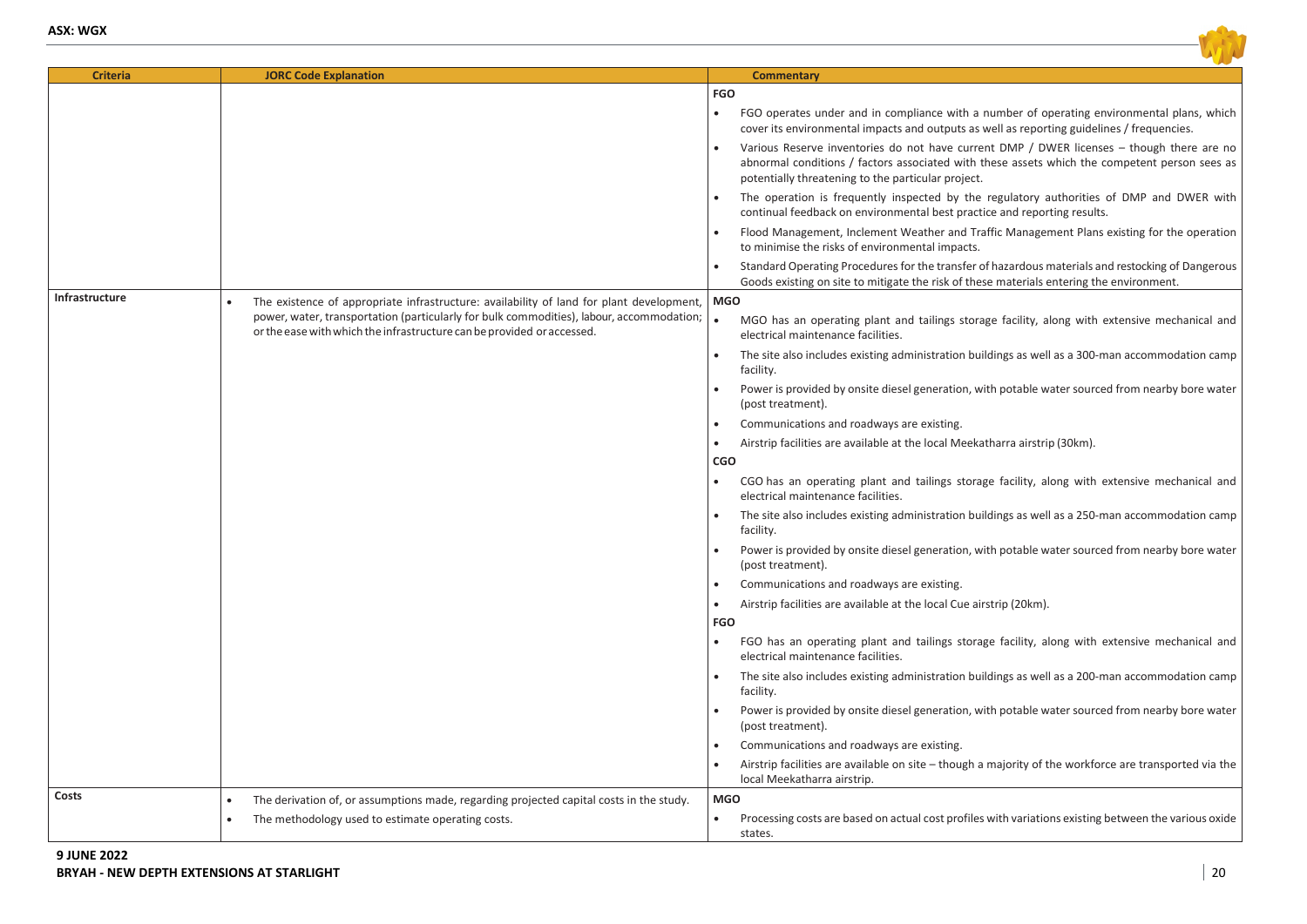

| <b>Criteria</b> | <b>JORC Code Explanation</b>                                                                                                                                                                           |            | <b>Commentary</b>                                                                                                                                                                                                       |
|-----------------|--------------------------------------------------------------------------------------------------------------------------------------------------------------------------------------------------------|------------|-------------------------------------------------------------------------------------------------------------------------------------------------------------------------------------------------------------------------|
|                 | Allowances made for the content of deleterious elements.                                                                                                                                               |            | Site G&A and portioned corporate overheads are included within the analysis (based upon previous                                                                                                                        |
|                 | The source of exchange rates used in the study.                                                                                                                                                        |            | Budget years actuals).                                                                                                                                                                                                  |
|                 | Derivation of transportation charges.                                                                                                                                                                  |            | Mining costs are derived primarily from the current contractor cost profiles in both the open pit<br>and underground environment.                                                                                       |
|                 | The basis for forecasting or source of treatment and refining charges, penalties for failure<br>to meet specification, etc.<br>The allowances made for royalties payable, both Government and private. |            | For Open Pits where no current mining cost profiles are available for a forecasted Reserve, a<br>historically 'validated' pit cost matrix is used - with variation allowances for density, fuel price and<br>gear size. |
|                 |                                                                                                                                                                                                        |            | For the underground environment, if not site-specific mining rates are available, an appropriately<br>selected operating mine is used for the basis of cost profiling.                                                  |
|                 |                                                                                                                                                                                                        |            | Geology and Grade Control costs are incorporated in the overall cost profile and are based upon<br>previously reconciled Budgetary forecasts.                                                                           |
|                 |                                                                                                                                                                                                        |            | Haulage costs used are either contractual rates or if in the case where a mine has none, a generic<br>cost per tkm unit rate is utilised.                                                                               |
|                 |                                                                                                                                                                                                        |            | Both state government and private royalties are incorporated into costings as appropriate.                                                                                                                              |
|                 |                                                                                                                                                                                                        | CGO        |                                                                                                                                                                                                                         |
|                 |                                                                                                                                                                                                        |            | Processing costs are based on actual cost profiles with variations existing between the various oxide<br>states.                                                                                                        |
|                 |                                                                                                                                                                                                        |            | Site G&A and portioned corporate overheads are included within the analysis (based upon previous<br>Budget years actuals).                                                                                              |
|                 |                                                                                                                                                                                                        |            | Mining costs are derived primarily from the current contractor cost profiles in both the open pit<br>and underground environment.                                                                                       |
|                 |                                                                                                                                                                                                        |            | For Open Pits where no current mining cost profiles are available for a forecasted Reserve, a<br>historically 'validated' pit cost matrix is used – with variation allowances for density, fuel price and<br>gear size. |
|                 |                                                                                                                                                                                                        |            | For the underground environment, if not site-specific mining rates are available, an appropriately<br>selected operating mine is used for the basis of cost profiling.                                                  |
|                 |                                                                                                                                                                                                        |            | Geology and Grade Control costs are incorporated in the overall cost profile and are based upon<br>previously reconciled Budgetary forecasts.                                                                           |
|                 |                                                                                                                                                                                                        |            | Haulage costs used are either contractual rates or if in the case where a mine has none, a generic<br>cost per tkm unit rate is utilised.                                                                               |
|                 |                                                                                                                                                                                                        |            | Both state government and private royalties are incorporated into costings as appropriate.                                                                                                                              |
|                 |                                                                                                                                                                                                        | <b>FGO</b> |                                                                                                                                                                                                                         |
|                 |                                                                                                                                                                                                        |            | Processing costs are based on actual cost profiles with variations existing between the various oxide<br>states.                                                                                                        |
|                 |                                                                                                                                                                                                        |            | Site G&A and portioned corporate overheads are included within the analysis (based upon previous<br>Budget years actuals).                                                                                              |
|                 |                                                                                                                                                                                                        |            | Mining costs are derived primarily from the current contractor cost profiles in both the open pit<br>and underground environment.                                                                                       |
|                 |                                                                                                                                                                                                        |            | For Open Pits where no current mining cost profiles are available for a forecasted Reserve, a<br>historically 'validated' pit cost matrix is used - with variation allowances for density, fuel price and<br>gear size. |
|                 |                                                                                                                                                                                                        |            | For the underground environment, if not site-specific mining rates are available, an appropriately<br>selected operating mine is used for the basis of cost profiling.                                                  |
|                 |                                                                                                                                                                                                        |            | Geology and Grade Control costs are incorporated in the overall cost profile and are based upon<br>previously reconciled Budgetary forecasts.                                                                           |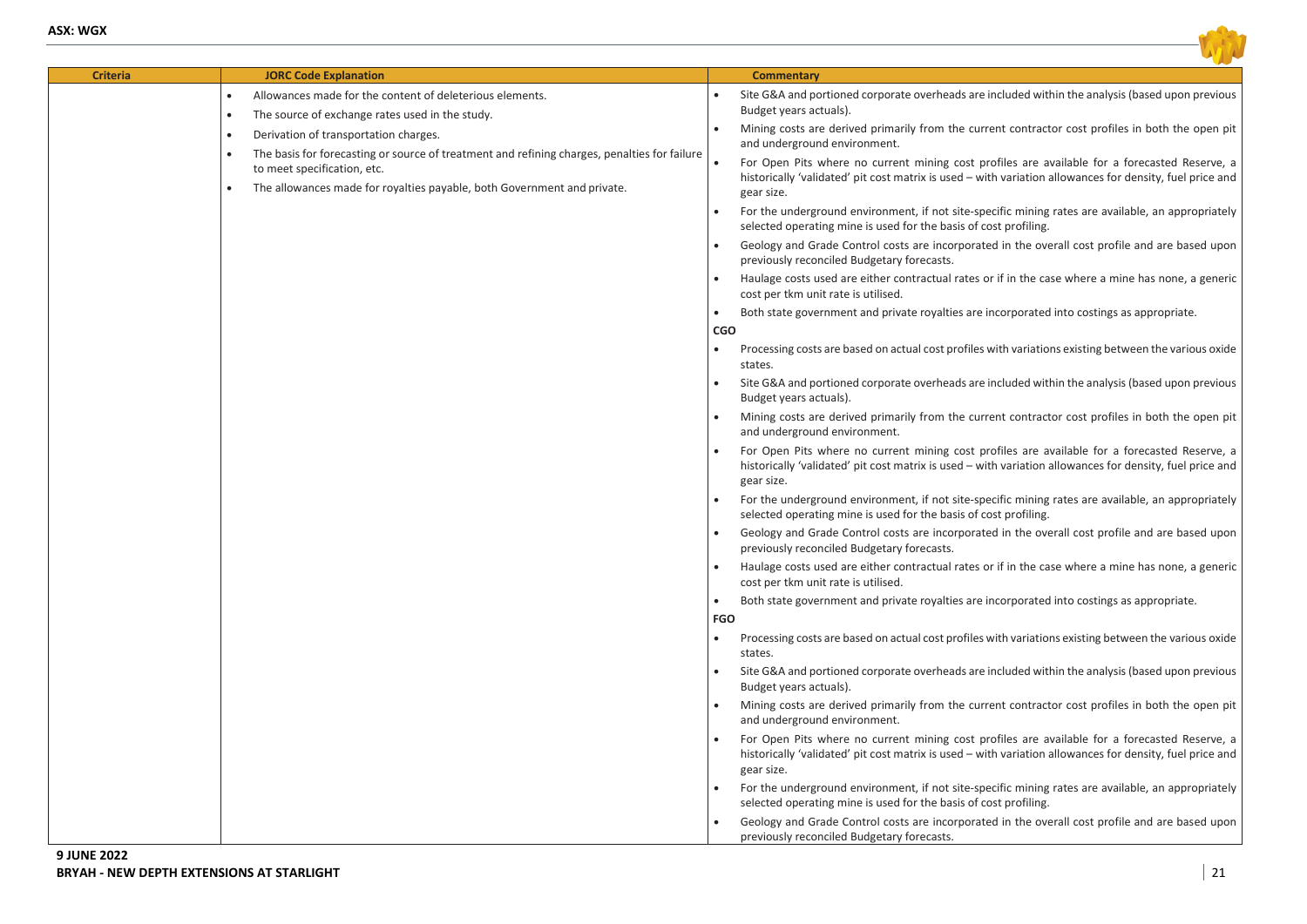

| <b>Criteria</b>          | <b>JORC Code Explanation</b>                                                                                                                                                                                                                                                                                                                                                                                                                                           | <b>Commentary</b>                                                                                                                                                                                                                                                                                                                                                                                                                                                                                                                                                                                                                                                                                                                                                                                                                                                                                                          |
|--------------------------|------------------------------------------------------------------------------------------------------------------------------------------------------------------------------------------------------------------------------------------------------------------------------------------------------------------------------------------------------------------------------------------------------------------------------------------------------------------------|----------------------------------------------------------------------------------------------------------------------------------------------------------------------------------------------------------------------------------------------------------------------------------------------------------------------------------------------------------------------------------------------------------------------------------------------------------------------------------------------------------------------------------------------------------------------------------------------------------------------------------------------------------------------------------------------------------------------------------------------------------------------------------------------------------------------------------------------------------------------------------------------------------------------------|
|                          |                                                                                                                                                                                                                                                                                                                                                                                                                                                                        | Haulage costs used are either contractual rates or if in the case where a mine has none, a generic<br>cost per tkm unit rate is utilised.<br>Both state government and private royalties are incorporated into costings as appropriate.                                                                                                                                                                                                                                                                                                                                                                                                                                                                                                                                                                                                                                                                                    |
| <b>Revenue factors</b>   | The derivation of, or assumptions made regarding revenue factors including head grade,<br>metal or commodity price(s) exchange rates, transportation and treatment charges,<br>penalties, net smelter returns, etc.<br>The derivation of assumptions made of metal or commodity price(s), for the principal<br>metals, minerals and co-products.                                                                                                                       | Mine Revenue, COGs, open pit optimisation and royalty costs are based on the long-term forecast<br>of A\$2,000/oz.<br>No allowance is made for silver by-products.                                                                                                                                                                                                                                                                                                                                                                                                                                                                                                                                                                                                                                                                                                                                                         |
| <b>Market assessment</b> | The demand, supply and stock situation for the particular commodity, consumption trends<br>and factors likely to affect supply and demand into the future.<br>A customer and competitor analysis along with the identification of likely market windows<br>for the product.<br>Price and volume forecasts and the basis for these forecasts.<br>For industrial minerals the customer specification, testing and acceptance requirements<br>prior to a supply contract. | Detailed economic studies of the gold market and future price estimates are considered by<br>Westgold and applied in the estimation of revenue, cut-off grade analysis and future mine planning<br>decisions.<br>There remains strong demand and no apparent risk to the long-term demand for the gold.                                                                                                                                                                                                                                                                                                                                                                                                                                                                                                                                                                                                                    |
| <b>Economic</b>          | The inputs to the economic analysis to produce the net present value (NPV) in the study,<br>the source and confidence of these economic inputs including estimated inflation,<br>discount rate, etc.<br>NPV ranges and sensitivity to variations in the significant assumptions and inputs.                                                                                                                                                                            | Each separate mine (open pit, underground or stockpile) has been assessed on a standard operating<br>cash generating model. Capital costs have been included thereafter to determine an economic<br>outcome.<br>Subsequently each Operating centre (MGO, CGO and FGO) has had a Discounted Cash Flow model<br>constructed to further demonstrate the Reserve has a positive economic outcome.<br>A discount rate of 8% is allied in DCF modelling.<br>No escalation of costs and gold price is included.<br>Sensitivity analysis of key financial and physical parameters is applied to future development<br>projects.                                                                                                                                                                                                                                                                                                    |
| <b>Social</b>            | The status of agreements with key stakeholders and matters leading to social licence to<br>operate.                                                                                                                                                                                                                                                                                                                                                                    | <b>MGO</b><br>MGO is fully permitted and a major contributor to the local and regional economy. It has no external<br>pressures that impact its operation or which could potentially jeopardise its continuous operation.<br>As new open pits or underground operations develop the site will require separate environmental<br>approvals from the different regulating bodies.<br>Where required, the operation has a Native Title and Pastoral Agreement.                                                                                                                                                                                                                                                                                                                                                                                                                                                                |
|                          |                                                                                                                                                                                                                                                                                                                                                                                                                                                                        | <b>CGO</b><br>CGO is fully permitted and a major contributor to the local and regional economy. It has no external<br>pressures that impact its operation or which could potentially jeopardise its continuous operation.<br>As new open pits or underground operations develop the site will require separate environmental<br>approvals from the different regulating bodies.<br>Where required, the operation has a Native Title and Pastoral Agreement.<br><b>FGO</b><br>FGO is fully permitted and a major contributor to the local and regional economy. It has no external<br>pressures that impact its operation or which could potentially jeopardise its continuous operation.<br>As new open pits or underground operations develop the site will require separate environmental<br>approvals from the different regulating bodies.<br>Where required, the operation has a Native Title and Pastoral Agreement. |